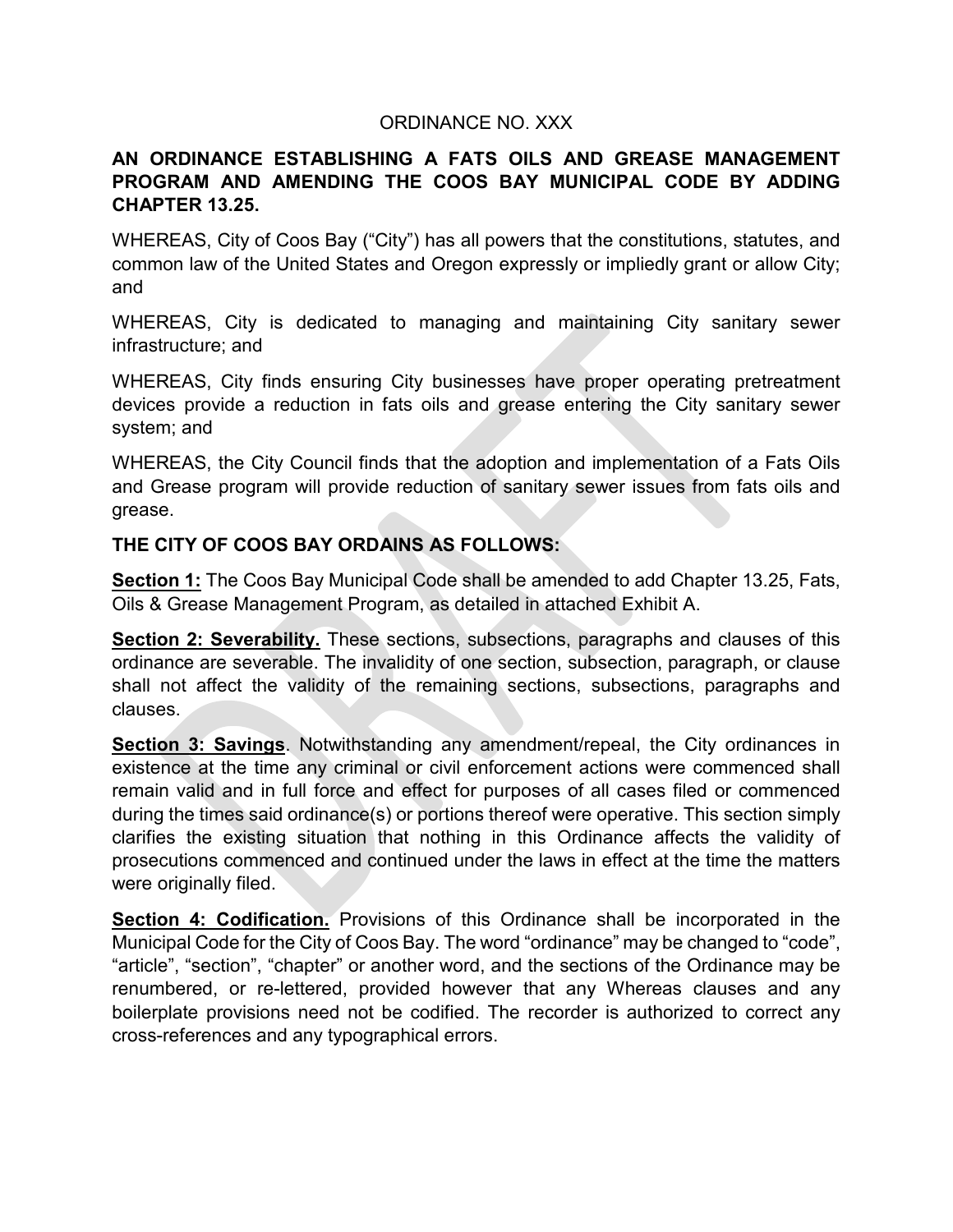The foregoing ordinance was enacted by the City Council of the City of Coos Bay this  $\rule{1em}{0.15mm}$ day of \_\_\_\_\_ 2022.

Yes:

No:

Absent:

 $\mathcal{L}=\mathcal{L}=\mathcal{L}=\mathcal{L}=\mathcal{L}=\mathcal{L}=\mathcal{L}=\mathcal{L}=\mathcal{L}=\mathcal{L}=\mathcal{L}=\mathcal{L}=\mathcal{L}=\mathcal{L}=\mathcal{L}=\mathcal{L}=\mathcal{L}=\mathcal{L}=\mathcal{L}=\mathcal{L}=\mathcal{L}=\mathcal{L}=\mathcal{L}=\mathcal{L}=\mathcal{L}=\mathcal{L}=\mathcal{L}=\mathcal{L}=\mathcal{L}=\mathcal{L}=\mathcal{L}=\mathcal{L}=\mathcal{L}=\mathcal{L}=\mathcal{L}=\mathcal{L}=\mathcal{$ Joe Benetti Mayor of the City of Coos Bay Coos County, Oregon

ATTEST:

Melissa Olson City Recorder of the City of Coos Bay Coos County, Oregon

 $\overline{\phantom{a}}$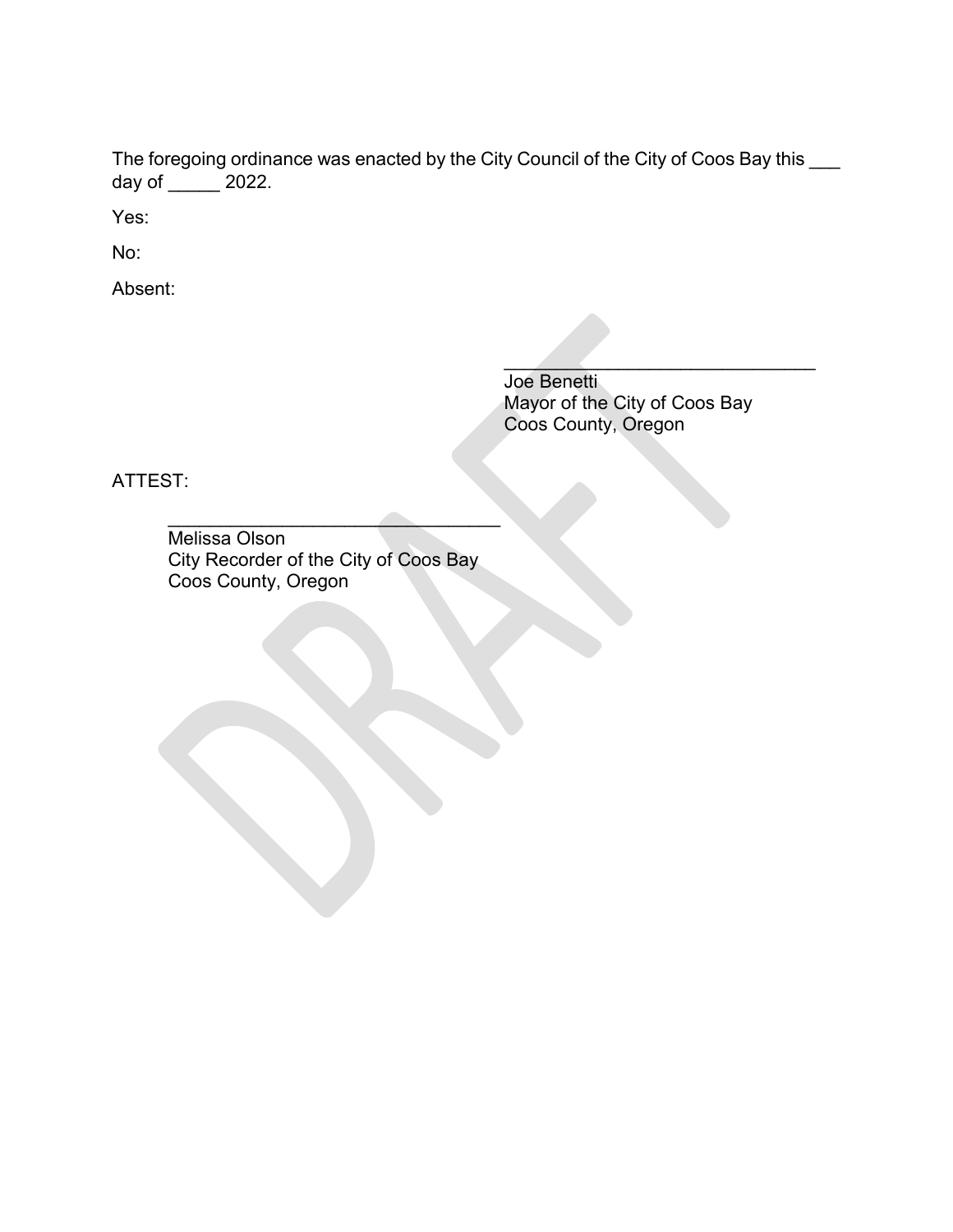#### EXHIBIT A

Chapter 13.25 Coos Bay Fats, Oils, and Grease (FOG) Management Program

# **Sections**

| JELUUIIS  |                                                                                                         |
|-----------|---------------------------------------------------------------------------------------------------------|
| 13.25.010 | Title and Purpose                                                                                       |
| 13.25.020 | Definitions                                                                                             |
| 13.25.030 | Pretreatment Device Installation and General FOG Management Program Requirements<br>for New Dischargers |
| 13.25.040 | Pretreatment Device Installation and General FOG Management Program Requirements                        |
|           | for Existing Dischargers                                                                                |
| 13.25.050 | General FOG Management Program Requirements for Private Pump Stations                                   |
| 13.25.060 | Kitchen Best Management Practices (BMPs)                                                                |
| 13.25.070 | <b>Waste Reduction Plan</b>                                                                             |
| 13.25.080 | <b>Prohibited Discharges</b>                                                                            |
| 13.25.090 | <b>Pretreatment Device Location</b>                                                                     |
| 13.25.100 | Pretreatment Device Design Criteria                                                                     |
| 13.25.110 | Pretreatment Device Maintenance and Reporting Requirements                                              |
| 13.25.120 | Private Pump Station Maintenance and Reporting Requirements                                             |
| 13.25.130 | <b>Administrative Requirements</b>                                                                      |
| 13.25.140 | Program Fees                                                                                            |
| 13.25.150 | Variance Requests                                                                                       |
| 13.25.160 | <b>Violations</b>                                                                                       |
| 13.25.170 | Enforcement                                                                                             |
|           |                                                                                                         |
|           |                                                                                                         |

# **13.25.010 Title and Purpose**

The title of this chapter shall be known as the "Coos Bay Fats, Oils, and Grease (FOG) Management Program." The purpose of this chapter is to minimize the introduction of fats, oils, and grease (FOG) into the Coos Bay wastewater system. Any non-residential facility housing a discharger with a permanent connection to a sanitary sewer system discharging to the City's wastewater system, that discharges or has the potential to discharge polar fats, oils, or grease, must comply with this chapter. Property owners of commercial properties containing one or more discharger tenants on a single parcel, or their official designee(s), shall ensure that their property and/or lease comply with this chapter in its entirety. The Coos Bay Municipal Code requires users to comply with all Oregon Specialty Plumbing Code requirements. The Oregon Specialty Plumbing Code provides regulation of the construction of private plumbing systems. The main components of this FOG Management Program include:

- A. Require development and implementation of kitchen best management practices (BMPs) to reduce FOG discharges to the City wastewater system.
- B. Require proper maintenance and cleaning of pretreatment devices and ensure that waste removed from these devices is properly managed.
- C. Require non-residential facilities that discharge FOG or have the potential to discharge FOG to the City to provide adequate wastewater pretreatment and properly maintain the pretreatment devices to prevent FOG passthrough to the City, and to ensure compliance with the City's 100 mg/L polar fats, oils, and grease standard limit, per the CBMC 13.15.030(5).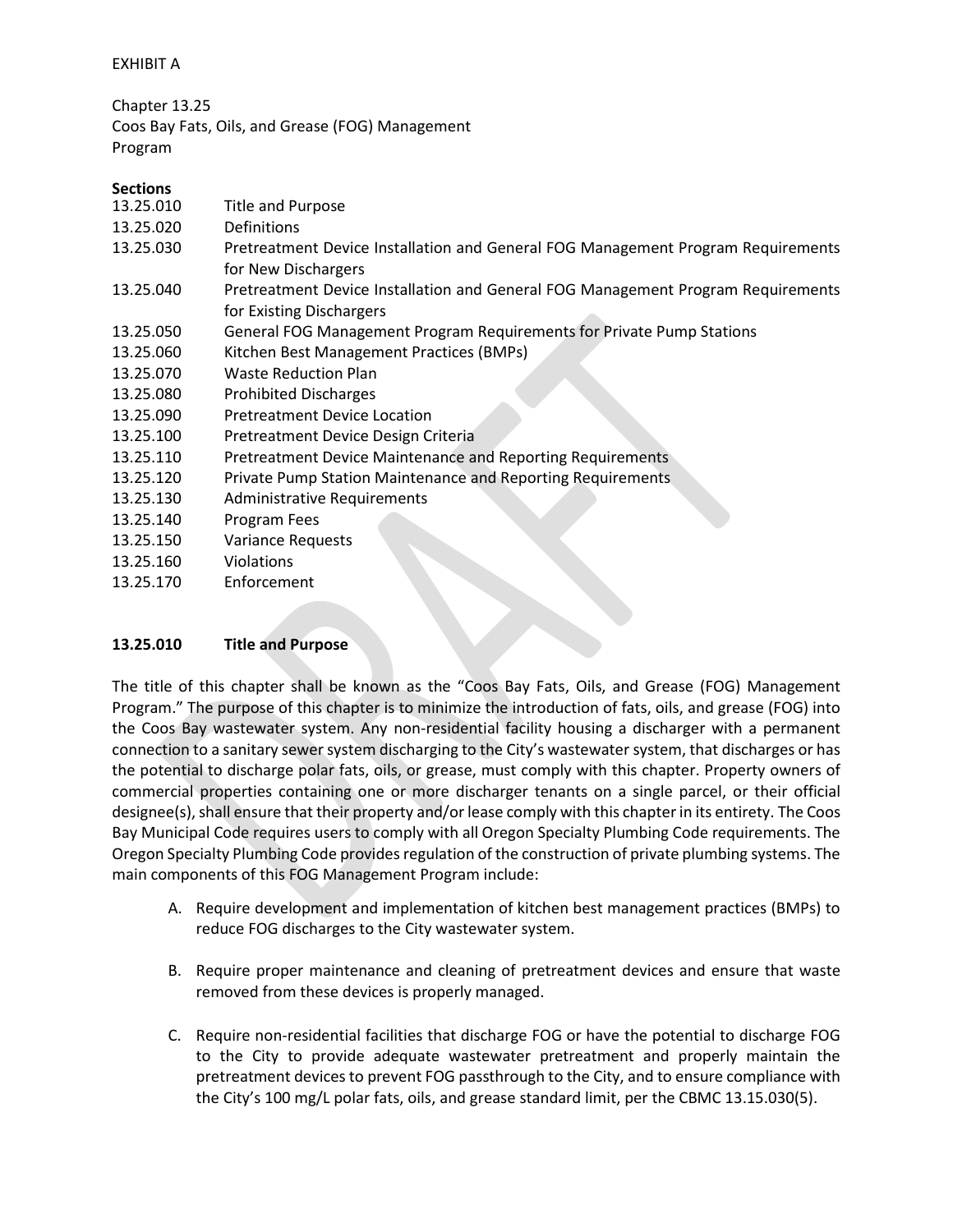#### **13.25.020 Definitions**

"Additives" means products introduced to the wastewater system that include (but are not limited to) solvents, emulsifiers, surfactants, caustics, acids, bacteria, and enzymes.

"City" means the city of Coos Bay Public Works and Community Development Department.

"Collection line" means that portion of the wastewater treatment system which collects and transmits wastewater from users to the wastewater treatment plant, excluding private laterals and service laterals, or that system which collects and transmits stormwater from users to the receiving waters of Coos Bay.

"Director" means the director of the Coos Bay Public Works and Community Development Department (PWCDD) or his/her duly authorized representative(s).

"Discharger" means any nonresidential user who discharges an effluent and/or pollutant into the wastewater system, such as, but not limited to: food service establishments; commercial facilities; manufacturing facilities; establishments that pack, cure, or slaughter meat, fish, or fowl, manufacture soap, render fat or tallow, or cure hides; or entities deemed by the director to be dischargers.

"Domestic wastewater" means wastewater sourced from sanitary fixtures such as toilets and urinals.

"Flow control" means a device designed to control wastewater flow rate. This device may be required to be provided for the inlet side of all hydromechanical grease interceptor devices (either internal or external) to control the influent flow rate, per Oregon Specialty Plumbing Code and/or device manufacturer requirements. Also referred to as a "flow reducer."

"FOG disposal system" means a grease interceptor that reduces nonpetroleum fats, oils, and grease in effluent by separation or by mass or volume reduction.

"Food service establishment" means any facility that engages in the activities of cutting, cooking, grilling, baking, frying, preparing, or serving food or beverage for consumption (either on or off their premises), or which disposes of food- or beverage-related wastes to the wastewater system. Food service establishments include, but are not limited to: restaurants, cafes, commercial kitchens, caterers, hotels, motels, schools, hospitals, prisons, correctional facilities, nursing homes, care institutions, and any other municipal or commercial facility or business preparing or serving food or beverage for consumption.

"Garbage" means solid waste from the handling, storage, and sale of products and the domestic and commercial preparation, cooking, and dispensing of food or beverage.

"Gravity grease interceptor or GGI" means a plumbing appurtenance or appliance installed to intercept, collect, and store nonpetroleum fats, oils, and grease (FOG) from a wastewater discharge. These interceptors are identified by: their effective volume capacity, thirty (30)-minute wastewater retention time, baffle(s), containing a minimum of two compartments, providing a total volume capacity of not less than that specified by the Oregon Specialty Plumbing Code, and gravity separation. These interceptors are usually located underground and outside a building.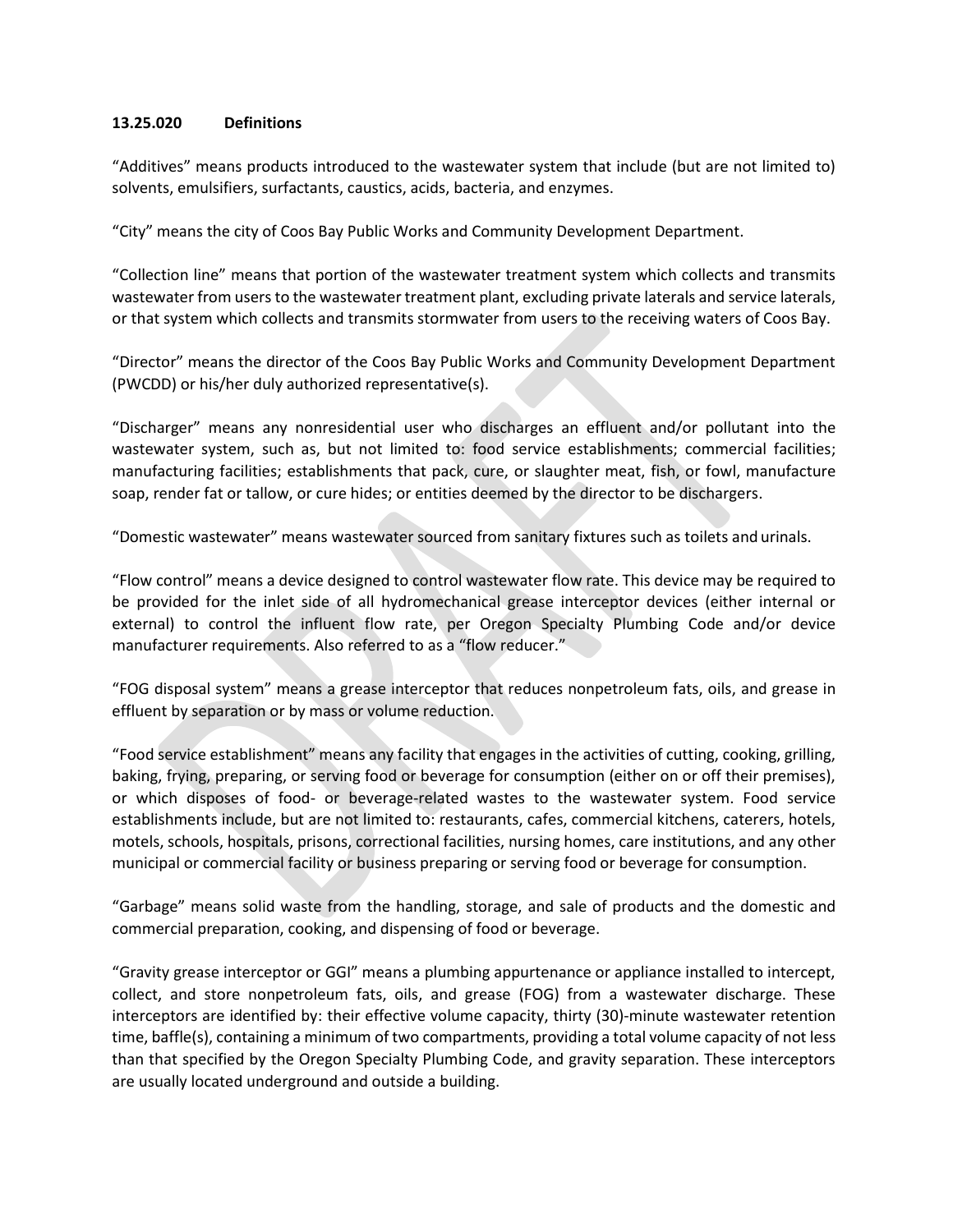"Grease" means a material composed primarily of fats, oils, and grease from animal or vegetable sources. Grease may also include petroleum-based products.

"Grease, brown" means fats, oils, and grease (FOG) that has been in contact with or contaminated by other sources (water, wastewater, solid waste, etc.), and that is discharged to the wastewater system and to the pretreatment device (if present). Brown grease is generated during food or beverage preparation, facility cleanup activities, and pretreatment-device-cleaning activities.

"Grease, yellow" means fats, oils, and grease (FOG) that has not been in contact or contaminated from other sources (water, wastewater, solid waste, etc.). Yellow grease is contained for proper disposal or recycling.

"Grease interceptor" means a plumbing appurtenance or appliance that is installed to intercept polar (nonpetroleum) fats, oils, and grease (FOG) and food waste from a wastewater discharge.

"Hydromechanical grease interceptor or HGI" means a plumbing appurtenance or appliance that is installed to intercept polar (nonpetroleum) fats, oils, and grease (FOG) and food waste from a wastewater discharge. These devices are identified by flow rate and separation and retention efficiency. The design incorporates air entrainment, hydromechanical separation, interior baffling, or barriers in combination or separately, flow control, and venting. Hydromechanical grease interceptors shall comply with the requirements of the Oregon Specialty Plumbing Code. These devices are generally installed inside (above or below floor grade) or outside (underground).

"Interceptor or separator" means a device so constructed as to separate, trap, and hold fats, oils, greases, and/or solids, sand, and grit substances from the wastewater discharged by a facility in order to prevent these substances from entering the City's wastewater system.

"Interference" means a discharge that, alone or in conjunction with a discharge or discharges from other sources, may inhibit or disrupt the City's wastewater system processes or operations, sludge processes, use or disposal, or which contributes to a violation of any requirement of the City's National Pollutant Discharge Elimination System (NPDES) permit.

"Kitchen best management practices (BMPs)" means the schedules of activities, prohibitions of practices, maintenance procedures, management practices, pretreatment device operation, and maintenance procedures, general kitchen operating procedures, and kitchen waste management practices intended to address the following:

- (1) Prevent or reduce the introduction of fats, oils, and greases to the user's and City's wastewater system or from the user's pretreatment device.
- (2) Provide proper storage for raw materials and wastes stored on-site, and control spillage of these materials to minimize discharge to the user's and City's wastewater system or the City's stormwater system.
- (3) Prevent improper waste discharge to the user's and City's wastewater system.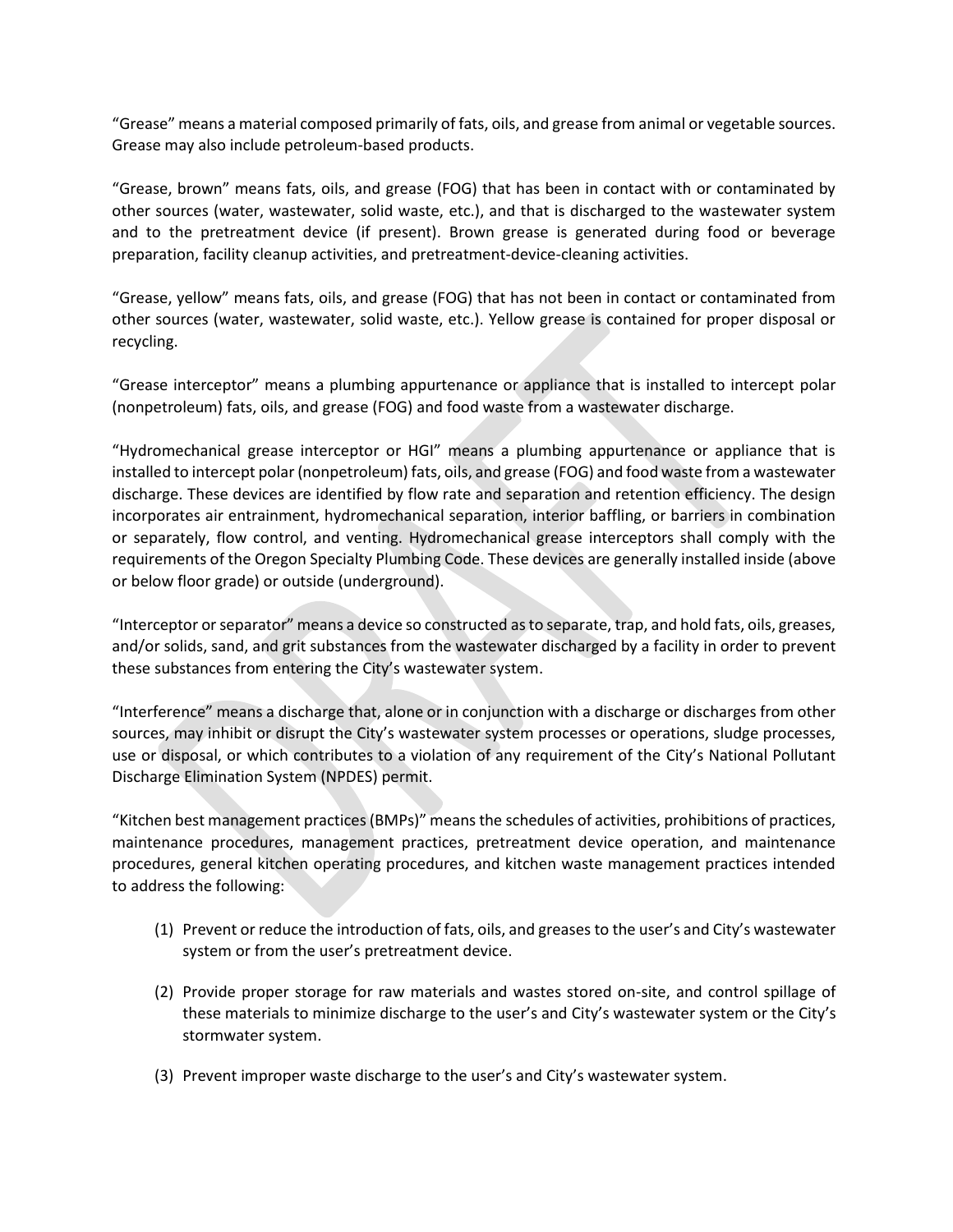"National Pollutant Discharge Elimination System permit (NPDES permit)" means the permit issued to the City by the United States Environmental Protection Agency (EPA), setting specific requirements for discharge from the City's wastewater treatment plants into the waters of Coos Bay.

"Non-polar FOG" means FOG sourced from mineral or petroleum material sources and the activities that can cause these materials to become discharged to the wastewater system.

"Passthrough" means the discharge by any user's wastewater system that results in the discharge of a prohibited substance, including fats, oils, and grease, to the City's wastewater system that can result in blockages or increased cleaning requirements.

"Polar FOG" means FOG sourced from food and beverage preparation and service activities, which is sourced from domestic, commercial, or industrial users.

"Pretreatment device" means the device used to separate and retain fats, oils, and grease from wastewater prior to entering the City's wastewater system. The pretreatment device shall only receive wastewater from kitchens, or food or beverage preparation wastewater. Pretreatment devices include gravity grease interceptors (GGIs), hydromechanical grease interceptors (HGIs), and other devices approved by the City that comply with Oregon Specialty Plumbing Code requirements.

"Private lateral" means an underground pipe, including all connections and appurtenances, owned by a property owner connecting a building to the City's wastewater system.

"Pump station" means a facility designed to pump wastewater into the City's wastewater system.

"Remodeling" means the following activities: increase in seating, kitchen relocation, kitchen area expansion, increase of any food or beverage preparation equipment (including grills, ovens, stoves, rotisserie ovens, fryers), or any additions made to increase the number of or size of sinks and/or pre-rinse sinks, or increase in the number of floor drains or trench drains located in the kitchen or other food and beverage preparation areas and any manufacturing areas, increase in production or warehouse areas, installation of new or additional process equipment, or any additions made to increase the number of or size of wash equipment.

"Sanitary sewer system" means that portion of the wastewater conveyance system which disposes of the liquid and water-carried industrial or domestic wastes from dwellings, commercial buildings, industrial facilities, and institutions.

"Slug load" means any substance released in a discharge at a rate and/or concentration which causes interference to the City wastewater system.

"The Fifty Percent Rule (the 50% Rule)" shall mean the requirement for pretreatment devices (GGI and HGI) to be maintained such that the combined FOG and solids accumulation does not exceed 50% of the design hydraulic depth of the device. This is to ensure that the minimum hydraulic retention time and required available hydraulic volume is maintained to effectively intercept and retain FOG discharged to the sewer system.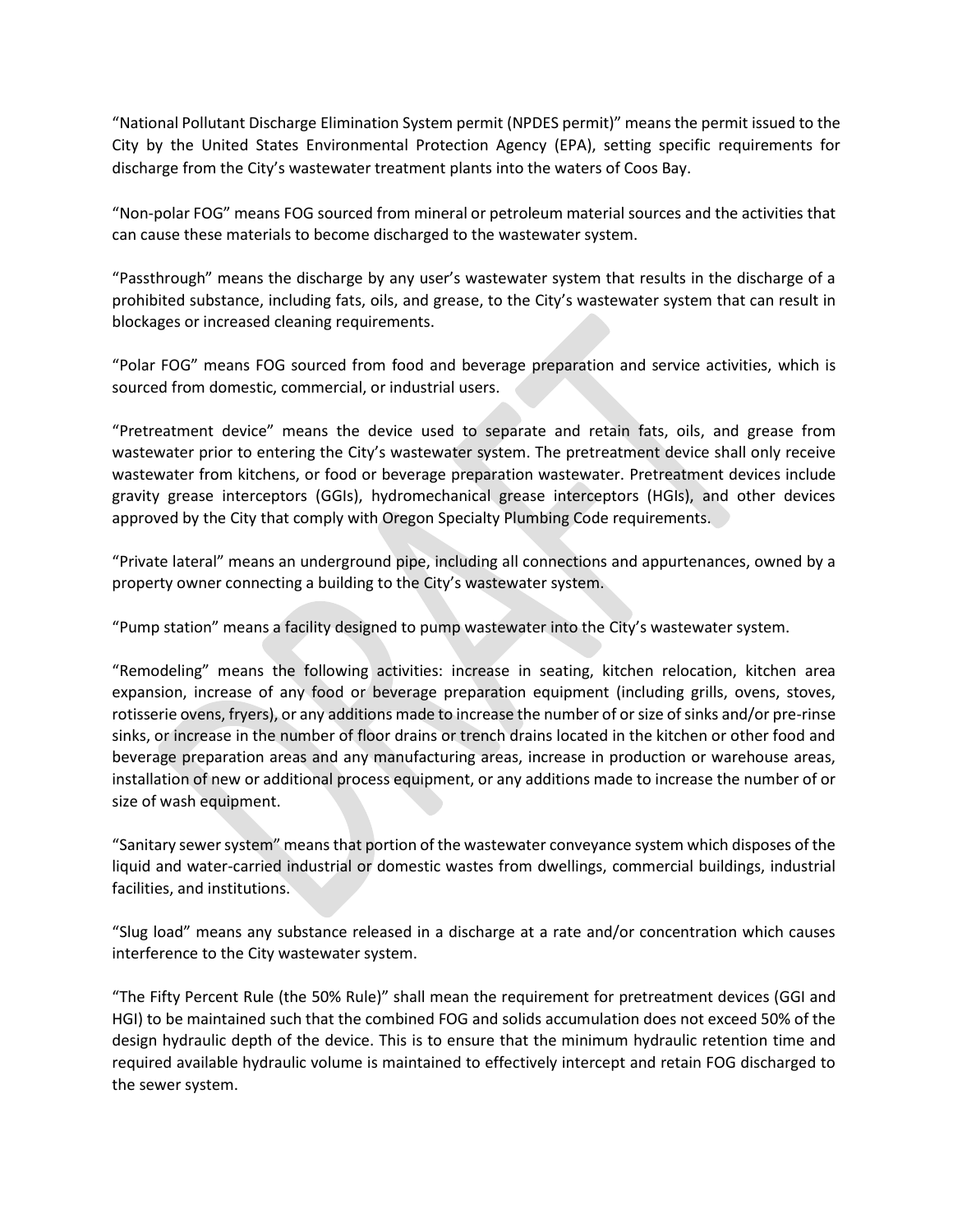"The Twenty-Five Percent Rule (the 25% Rule)" shall mean the requirement for pretreatment devices (GGI and HGI) to be maintained such that the combined FOG and solids accumulation does not exceed 25% of the design hydraulic depth of the device. This is to ensure that the minimum hydraulic retention time and required available hydraulic volume is maintained to effectively intercept and retain FOG discharged to the sewer system.

"User" means a source of discharge to the City's wastewater system.

"Wastewater" shall mean the liquid and water-carried domestic or industrial wastes from dwellings, commercial establishments, industrial facilities, and institutions, whether treated or untreated, contributing to the sanitary sewer.

"Waste hauler or transporter" means a person or company who has a City Business License to collect wastewater, including residential wastewater and septage, or pretreatment device wastewater and wastes, private pump station wastes, or commercial and/or industrial wastewater and wastes, for transportation to a facility or location for proper disposal, reuse, or recycling. The waste hauler is responsible for assuring that all federal, state, and local regulations are followed regarding waste transport and disposal.

"Wastewater system" means the sanitary sewer system of the city of Coos Bay, including all appurtenances thereof.

# **13.25.030 Pretreatment Device Installation and General FOG Management Program Requirements for New Dischargers**

- A. All proposed new construction of a discharger's facilities that is connected to a city of Coos Bay wastewater system shall be required to install an approved pretreatment device. All pretreatment devices installed by new dischargers shall be of the type and capacity approved by the Oregon Specialty Plumbing Code and this chapter. These devices shall be installed in accordance with the Oregon Specialty Plumbing Code.
- B. Once the discharger is in operation, all pretreatment devices must be properly operated, maintained, cleaned, and all wastes removed from these devices must be properly managed in accordance with City requirements and as described in CBMC 13.25.110.
- C. Within sixty (60) days of a discharger's business operation, the discharger shall develop and implement kitchen BMPs and provide staff training, as described in CBMC 13.25.060.
- D. Any requests for extensions to the required compliance dates shall be made in writing to the director at least fifteen (15) days in advance of the compliance date. The written request shall include the reasons for the discharger's failure or inability to comply with the compliance date set forth, the additional time needed to complete the remaining work, and the steps to be taken to avoid future delays. Extensions of time shall not exceed sixty (60) days and shall only be valid if granted in writing by the director.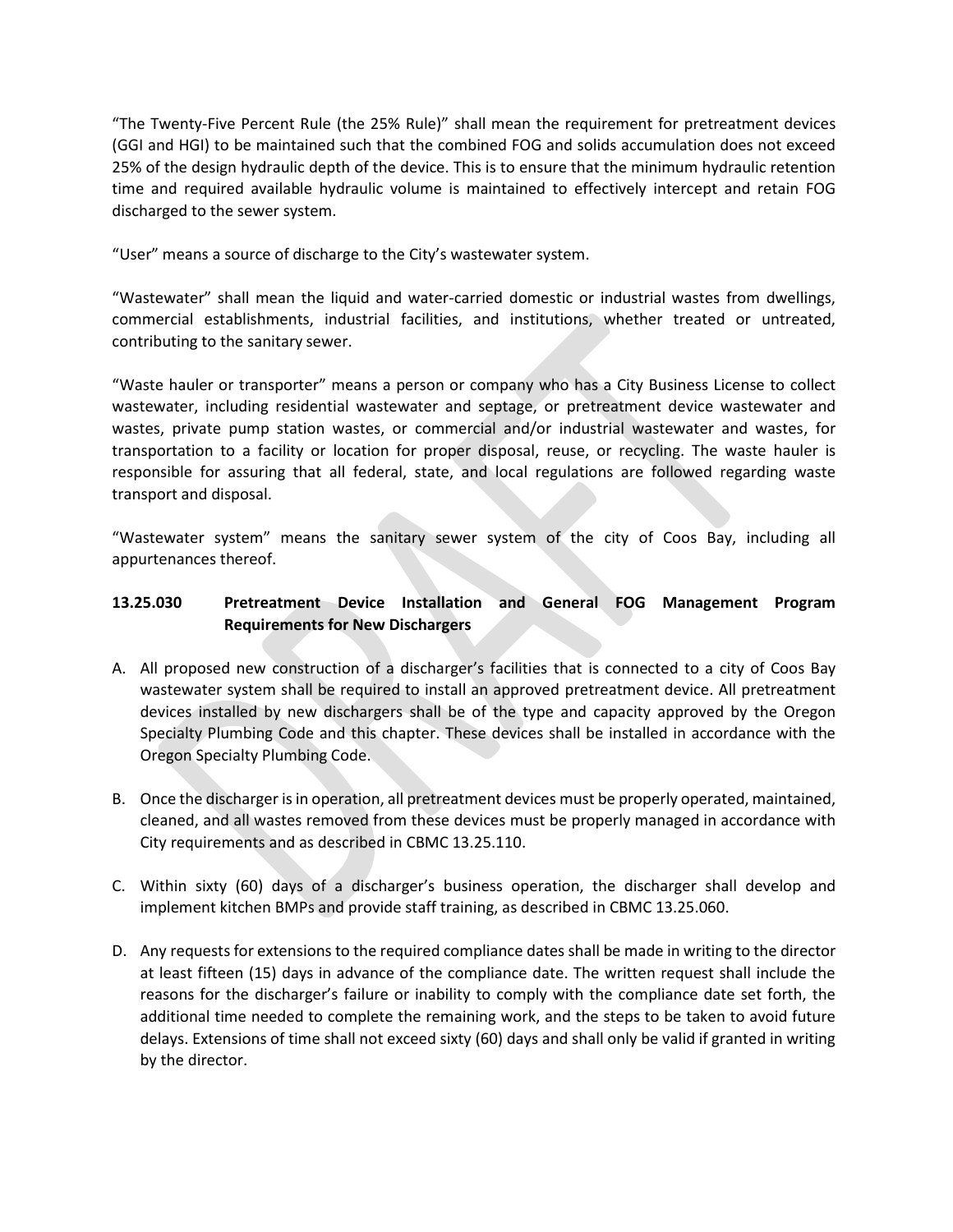# **13.25.040 Pretreatment Device Installation and General FOG Management Program Requirements for Existing Dischargers**

- A. All existing dischargers that are connected to a city of Coos Bay wastewater system shall conduct their operations in such a manner as to minimize FOG discharges to the wastewater system.
- B. Within three hundred and sixty-five (365) days of the commencement date of the Coos Bay FOG Management Program, the existing dischargers shall develop and implement kitchen BMPs and provide staff training, as described in CBMC 13.25.060. The discharger must also install a pretreatment device (unless discharger has an existing pretreatment device). These devices shall be installed in accordance with the Oregon Specialty Plumbing Code.
- C. All existing dischargers with an existing pretreatment device must properly operate, maintain, and clean their device(s), and properly manage all wastes removed from their device(s) in accordance with City requirements, per CBMC 13.25.110.
- D. Existing dischargers and other qualifying establishments are required to make modifications to their facility's sanitary sewer system, pretreatment device, and/or solids pretreatment device (type, quantity, or capacity) and/or may be required to connect fixtures and equipment discharging FOG and/or solids-laden waste to a pretreatment device when any of the criteria listed below apply or are planned:
	- 1. Remodeling is performed at the discharger's facility.
	- 2. There is a change in the discharger's ownership.
	- 3. The discharger or facility has a change of operation that may or will increase the quantity and/or sources of FOG and/or solids discharge. Dischargers may be required to install a pretreatment device when any of the changes listed below occur or are planned, and must notify the City in advance of making any of the following changes:
		- a. Changes to facility operations
		- b. Changes to the type of food service or manufacturing process
		- c. Change of operator of the facility
		- d. Modifications, replacement, additions, or removal of any pretreatment device
		- e. Transfer of responsibility for any pretreatment device
	- 4. The discharger's or facility's existing pretreatment device is deemed by the State Plumbing Official to be of substandard size and/or design.
	- 5. The discharger is shown to be discharging excessive FOG or solids (or has the potential to discharge FOG or solids) in quantities that can result in a blockage in the City's wastewater system.
	- 6. Any other reason deemed by the City as appropriate for modifications, including but not limited to improperly installed pretreatment devices, pretreatment devices with missing flow controls, or nonfunctioning FOG and/or solids pretreatment device equipment.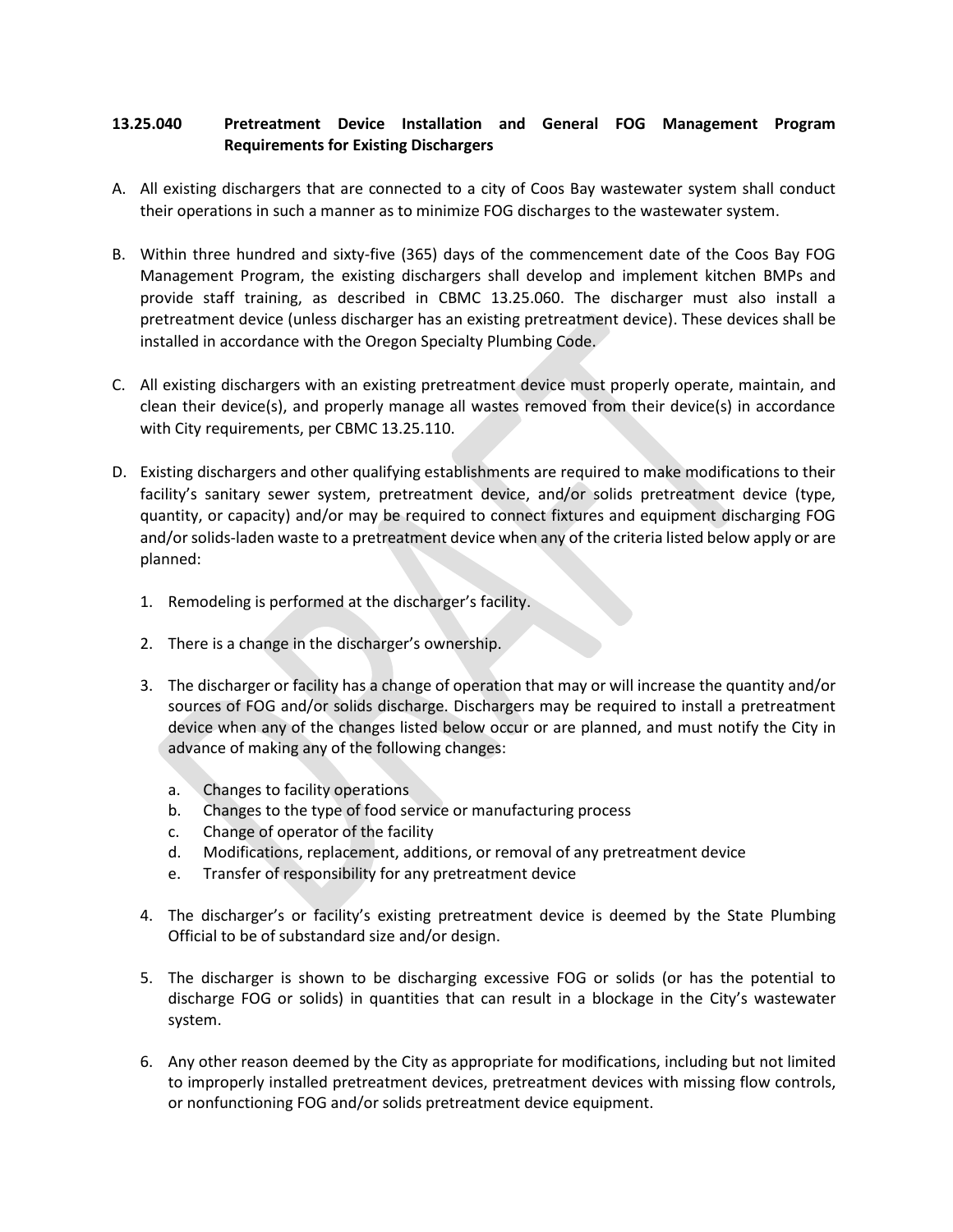- E. If the City determines that an existing pretreatment device of an existing discharger's current waste minimization practices cannot be sufficiently maintained to prevent FOG and/or solids passthrough to the City's wastewater system, then a waste reduction plan must be prepared by the discharger and submitted to the City within thirty (30) days of the City's request. The specific requirements of the discharger's waste reduction plan are described in CBMC 13.25.070. The failure to submit a waste reduction plan will subject the discharger to meeting all the requirements of this chapter, including installing a pretreatment device that meets all sizing, design, and fixture connection requirements specified in the Oregon Specialty Plumbing Code, within ninety (90) days following the written notification from the City.
- F. Any existing discharger proposing to connect fewer fixture and drain sources to a newly proposed pretreatment device(s) than that required by the Oregon Specialty Plumbing Code in an effort to treat only the highest FOG- or solids-generating sources (as identified in the user's waste reduction plan) shall submit a variance request to the State Plumbing Official, in accordance with the procedures described in the Oregon Specialty Plumbing Code and as referenced in CBMC 13.25.150. If the State approves the variance, the approved variance must be available to the City if requested.
- G. A discharger may request a variance for alternative compliance periods, site procedures, or pretreatment devices, or to deviate from specified FOG Management Program requirements through the variance process described in CBMC 13.25.150. Dischargers that are required to retrofit their private wastewater system may request authorization from the City to temporarily discharge FOG above the 100 mg/L polar oil and grease wastewater discharge standard while installing a pretreatment device. Authorizations will be limited to one hundred and eighty (180) days for GGIs and/or solids interceptors installed below grade and ninety (90) days for HGIs or solids interceptors, trench drains, screens, and other solids pretreatment devices installed above-ground or in exposed sections of the discharger's plumbing. Dischargers that cause or contribute to a sewer blockage during this temporary authorization period may be subject to enforcement and cost recovery by the City to mitigate the FOG and/or solids passthrough to the City's wastewater system. Discharger installation notification and documentation confirming pretreatment device installation may be required by the City.
- H. Any existing discharger connected to the City system through a shared lateral must comply with the standards, as specified and established in CBMC 13.15.170

# **13.25.050 General FOG Management Program Requirements for Private Pump Stations**

A. Dischargers with private pump stations that discharge wastewater containing fats, oils, or grease to a private sewer or public sewer discharging to the City's wastewater system which are found by the City to be contributing fats, oils, and grease in quantities sufficient to cause main line stoppage, pump station malfunctions, or necessitate increased maintenance on the City's wastewater system, may be directed to cease discharging wastewater containing polar fats, oils, and grease in excess of the City's 100 mg/L limit. The discharger shall be required to participate in the Coos Bay FOG Management Program and be required to provide for the proper maintenance and emergency notification signage of all pump stations that are privately maintained, as specified in CBMC 13.25.120.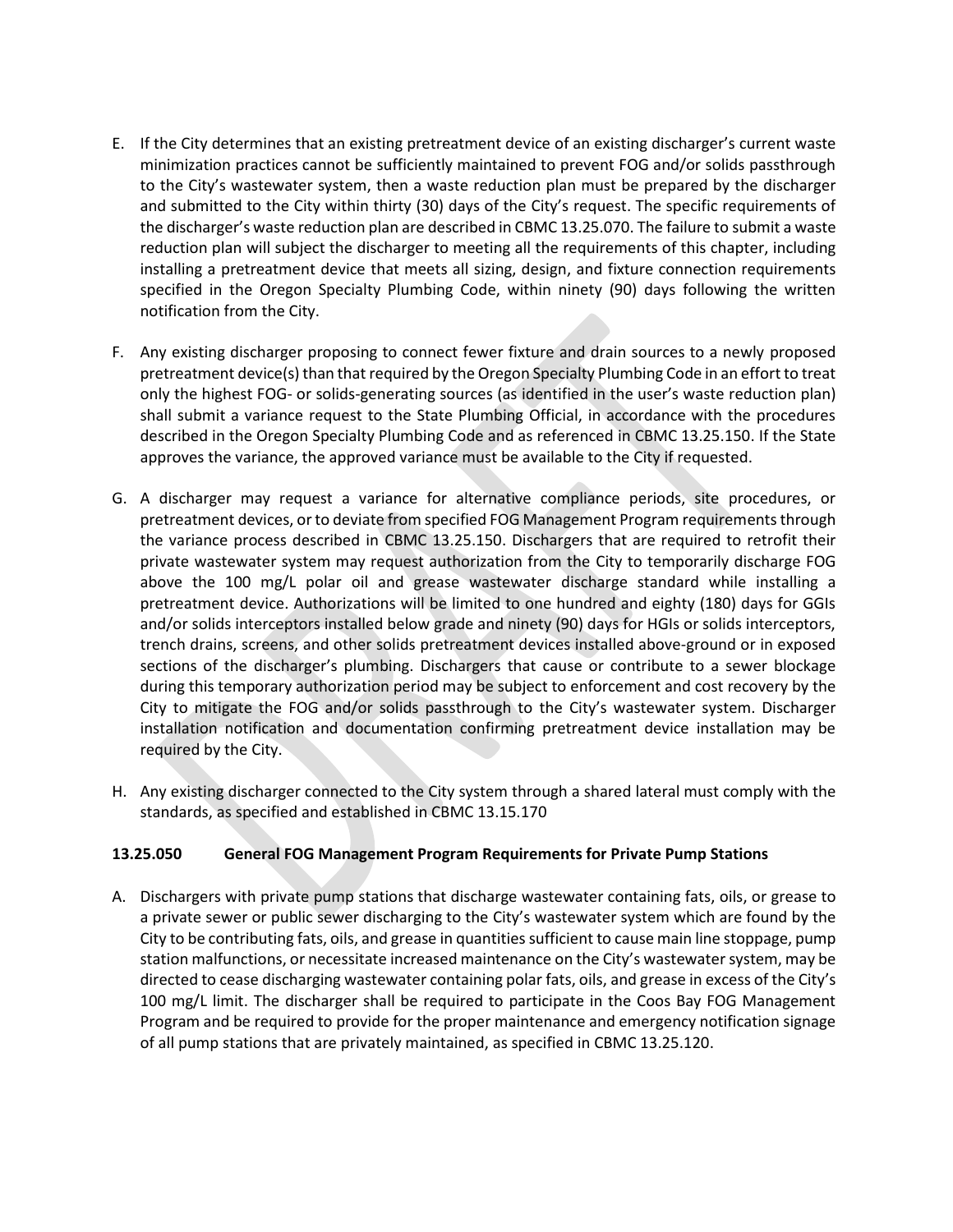# **13.25.060 Kitchen Best Management Practices (BMPs)**

- A. Dischargers shall develop and implement kitchen BMPs pertaining to the operational practices to be employed by the discharger and its staff to reduce the discharge of fats, grease, oils, and food particles to their wastewater system. All kitchen BMPs prepared by the discharger must address the minimum topics required by the City, and shall comply with the following requirements:
	- 1. Kitchen BMPs shall be prepared in writing.
	- 2. Kitchen BMPs shall be reviewed with all kitchen staff and kitchen management staff in a staff training activity initially, then on an annual basis thereafter. All new staff hired by the discharger shall receive this training by the discharger within thirty (30) days of their employment.
	- 3. The discharger shall document all kitchen BMPs staff training activity information, including training dates, list of staff that received the training, and what training material was reviewed with each staff member during the training event.
	- 4. The discharger shall make their kitchen BMPs staff training documentation available on-site for City review, at minimum. If requested by the City, the discharger shall additionally notify the City annually that the discharger has satisfied all required kitchen BMPs requirements, and the notification be submitted to the City in the manner and format acceptable to, and as specified by, the City.
- B. The minimum topics to be included in the kitchen BMPs shall include the following, where applicable:
	- 1. Introduction to the purpose of the FOG Management Program, and importance of kitchen BMPs
	- 2. Equipment and plumbing devices that impact FOG dischargers
	- 3. Proper dishwashing practices
	- 4. Kitchen cleaning practices
	- 5. Spill prevention and cleanup
	- 6. FOG waste collection and proper storage
	- 7. Prohibitions related to FOG dischargers
	- 8. Kitchen BMPs signage
	- 9. Pretreatment device maintenance (if applicable)
	- 10. Interior pretreatment device monitoring and cleaning (if applicable)
	- 11. Exterior pretreatment device monitoring and cleanup (if applicable)
	- 12. FOG Management Program compliance requirements
	- 13. Employee/staff training
- C. City kitchen BMP templates can be requested or found on the City's website for use and support with development of the site-specific kitchen BMP documents that are required.

# **13.25.070 Waste Reduction Plan**

A. A waste reduction plan is a document prepared by the discharger and submitted to the City within thirty (30) days of City request and upon the City's finding that a discharger's current waste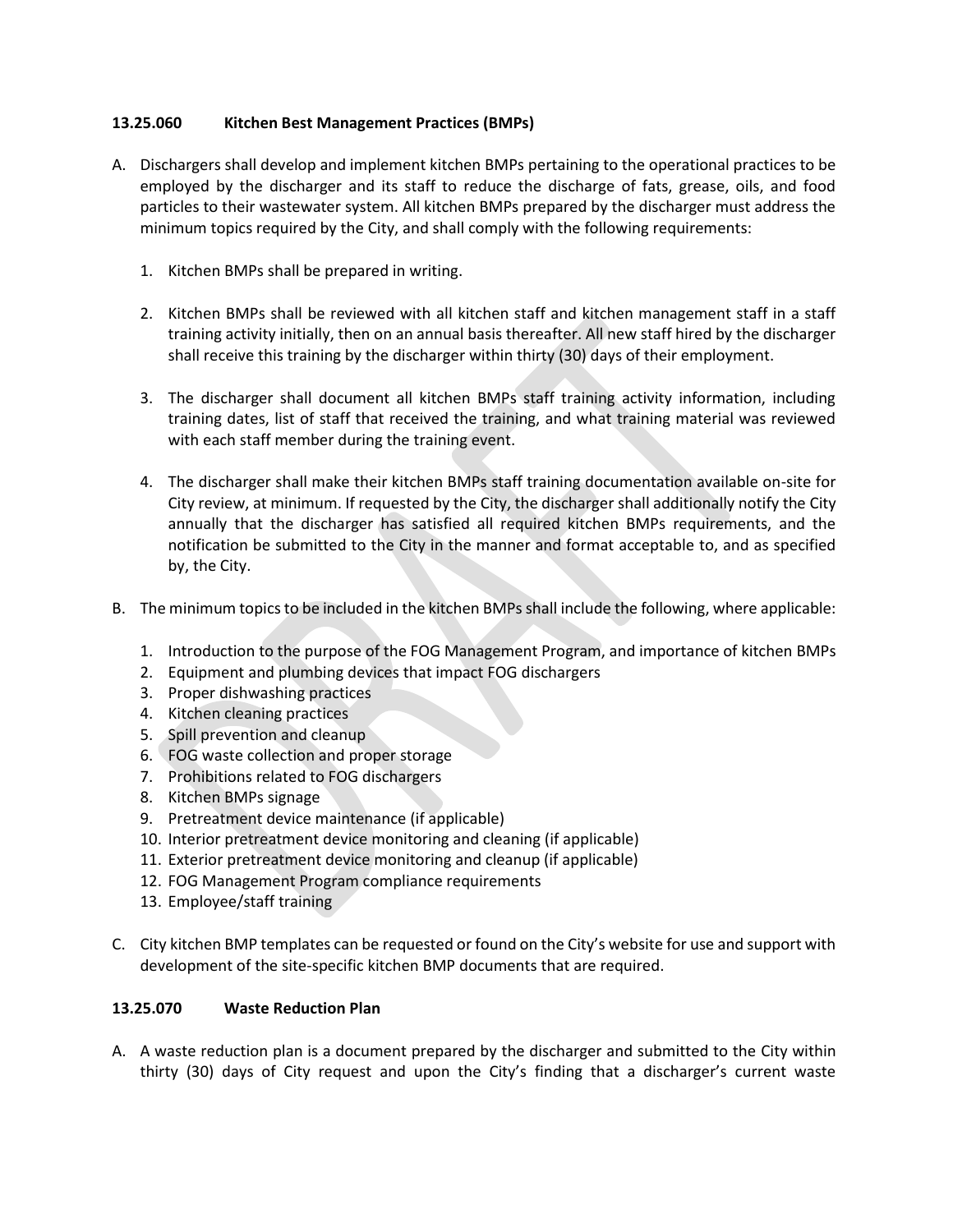minimization practices, and/or the discharger's existing pretreatment device(s), cannot be sufficiently maintained to prevent FOG passthrough to the City's wastewater system.

- B. The discharger's waste reduction plan shall describe the specific measures and activities to be implemented by the discharger to reduce FOG discharges to the City's wastewater system. The plan shall include corresponding implementation and completion timeframes for each specific measure and activity described. At minimum, the discharger's waste reduction plan must address how FOG will be significantly reduced, intercepted, and properly disposed of or eliminated from the discharger's wastewater discharge, and shall include an implementation timeframe that is acceptable to the City.
- C. The City may share inspection findings with the discharger to assist with identifying specific activities or pretreatment device deficiencies that can be considered by the discharger in their development of a waste reduction plan. The City will not specify the specific items or activities to be included in the discharger's waste reduction plan (and all plan items and activities should be specified by the discharger directly).

The City's role regarding the discharger's waste reduction plan is to provide assistance to the discharger in their development of the plan, to review the plan received, and to make a determination as to whether the plan meets the minimum requirements of the City.

- D. Once the discharger's waste reduction plan has been submitted to the City, it will be reviewed, and the City will take one of the following actions:
	- 1. accept the waste reduction plan with no requested changes;
	- 2. accept the waste reduction plan with conditions; or
	- 3. reject the waste reduction plan and proceed with issuing a compliance request notice or notice of violation to the discharger, requesting that the discharger address the identified noncompliance at their facility within a specified timeframe.
- E. The City does not guarantee that the activities identified in the discharger's waste reduction plan will adequately address or will significantly reduce FOG discharges to the City's wastewater system, and the City's acceptance of the activities identified by the discharger on the waste reduction plan is done so as to support the discharger to the best of its ability. All City responses to the discharger regarding the City's acceptance, acceptance with conditions, or rejection of the discharger's waste reduction plan will be made in writing to the discharger within thirty (30) days of its receipt of the submittal.
- F. The discharger is responsible for obtaining a plumbing permit or building permit as required for all proposed plumbing system improvements to their facility's wastewater system associated with the discharger's waste reduction plan. All proposed plumbing improvements submitted under a building or plumbing permit will require approval by the State Plumbing Official.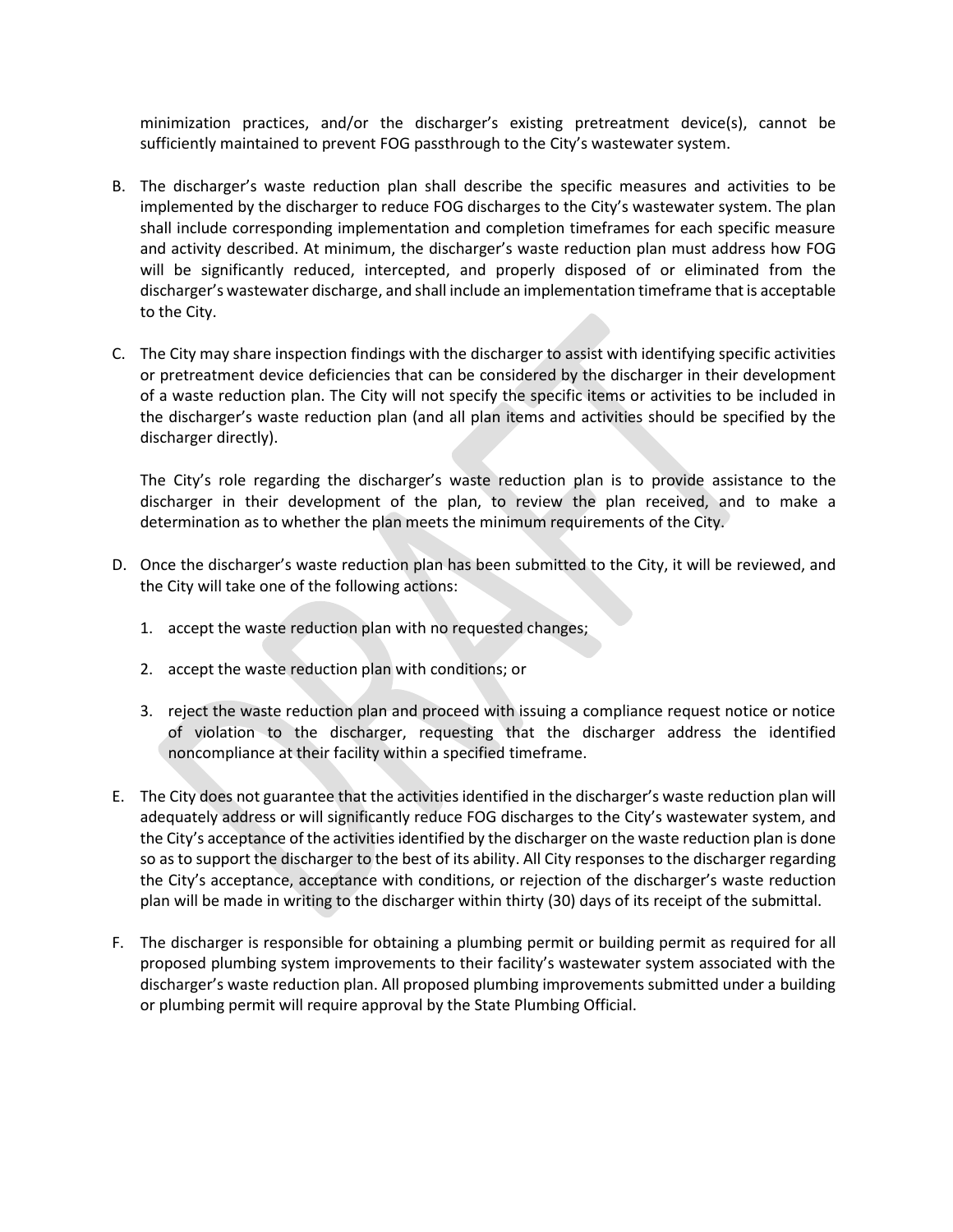#### **13.25.080 Prohibited Discharges**

In addition to 13.15.030 the following discharges are also prohibited.

- A. The bypass or passthrough of FOG and/or solids from the user's pretreatment device, service lateral, or private pump station is prohibited without prior approval by the City.
- B. The disposal of waste cooking oil (yellow grease) into dischargers and/or fixtures, floor drains, trench drains, or to the wastewater drainage pipes is prohibited. All yellow grease waste shall be collected and stored properly in receptacles such as barrels or drums for recycling or other acceptable methods of disposal, as described in CBMC 13.25.110.
- C. The use of or discharge of additives, emulsifiers, enzymes, or biological agents to break down or digest FOG in any private sewer system, pretreatment device, or private pump station by any user is prohibited. Use of such products and devices designed to use, deliver, or dose these products to the City's wastewater system is considered a violation, and the user may face fees for damage caused to the City's wastewater system.
- D. The installation or use of equipment that uses additives, emulsifiers, enzymes, or biological agents to break down or digest FOG for discharge to the sewer system is prohibited. This equipment may include but not be limited to FOG disposal systems. The use of such equipment herein is considered a violation.
- E. The discharge of wastewater from dishwashers to any hydromechanical grease interceptor device is prohibited.
- F. The flushing or washing of any pretreatment devices with water having a temperature in excess of one hundred forty degrees Fahrenheit (140°F) is prohibited.
- G. The discharge of wastewater, wastes, or substances having a pH of less than 5.0 or more than 10.0 or having any other corrosive property capable of causing damage or hazard to structures, equipment, or personnel of the wastewater treatment system is prohibited.
- H. The discharge of domestic wastewater wastes from toilets, urinals, wash basins, and other fixtures containing fecal materials to sewer lines intended for pretreatment device service, or vice versa, is prohibited.
- I. The discharge of any waste, including FOG and solid materials removed from the pretreatment device, including brown grease waste to the wastewater system, is prohibited. Brown grease waste shall be managed in accordance with CBMC 13.25.110.
- J. The discharge of any waste, including FOG and solid materials removed from or discharged by kitchen appliances (including fryers, rotisserie ovens, etc.) or by other manufacturing equipment directly to the wastewater system, is prohibited. These wastes are required to be separately contained and properly disposed of or recycled by the user.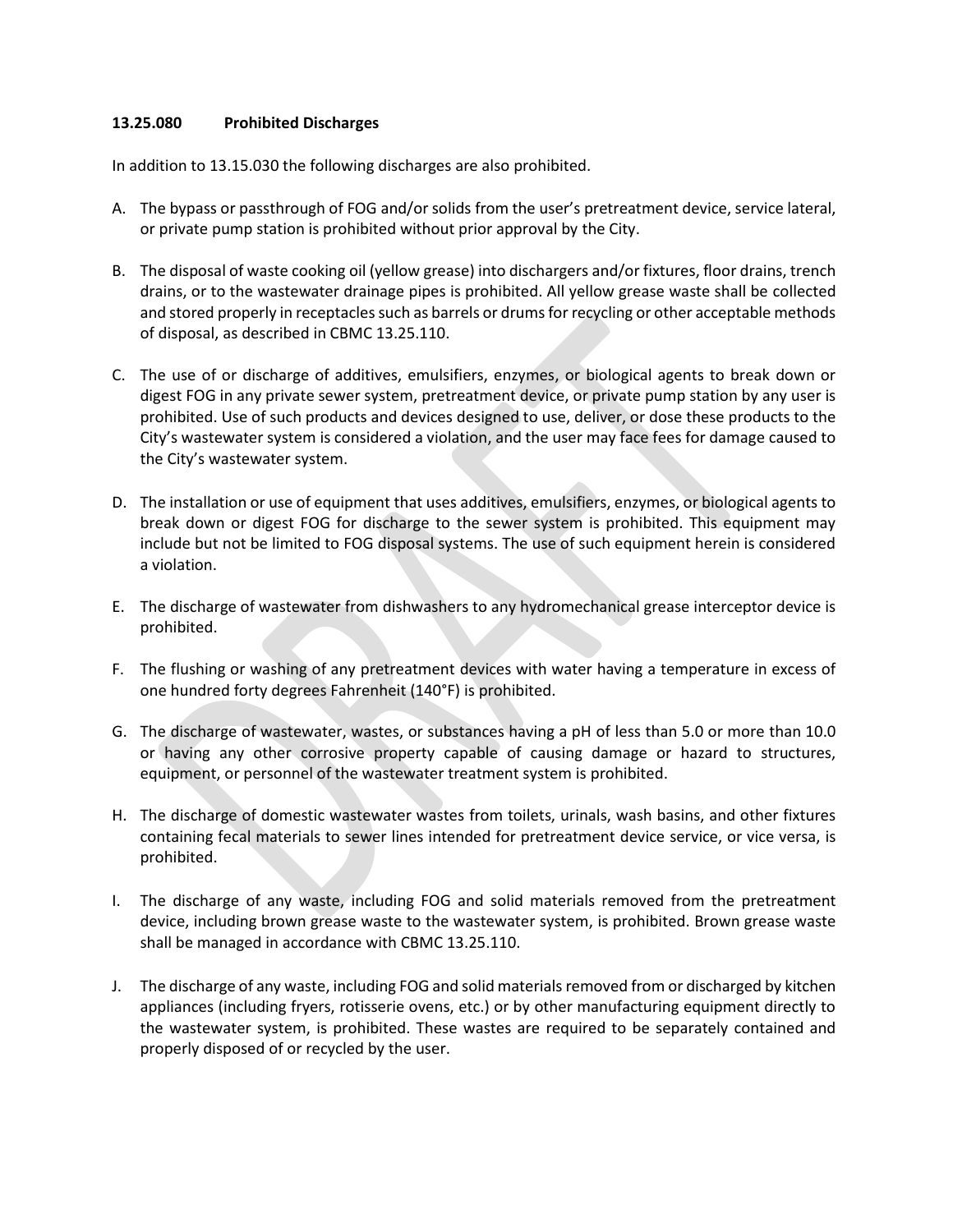- K. Operation of grease interceptors with FOG and solids accumulation exceeding twenty-five percent (25%) of the total operating depth of the grease interceptor, defined as "the 25% Rule" in this chapter, is prohibited.
- L. Operation of solids interceptors with solids accumulation exceeding fifty percent (50%) of the total operating depth of the solids interceptor, defined as "the 50% Rule" in this chapter, is prohibited.

# **13.25.090 Pretreatment Device Location**

- A. Each pretreatment device shall be installed in a location that is easily accessible for inspection, cleaning, and removal of the intercepted grease and/or solids and other related wastes at any time. Pretreatment devices required under this chapter shall be installed in accordance with the requirements of the Oregon Specialty Plumbing Code and CBMC 13.25.100. These devices shall be installed upstream from the discharger's private lateral line(s).
- B. All HGIs, GGIs, and solids interceptor devices shall be installed in a location that is fully accessible for device cleaning, maintenance, and inspection activities.
- C. Any GGI device proposed to be installed indoors shall require approval by the jurisdictional reviewing agency pursuant to the current established building permit or plumbing permit procedure.

# **13.25.100 Pretreatment Device Design Criteria**

- A. Construction of Pretreatment Devices
	- 1. All pretreatment devices shall be constructed in accordance with Oregon Specialty Plumbing Code requirements. Pretreatment devices are required to be equipped with covers or lids that provide a gas-tight fit.
	- 2. All alternative pretreatment devices or technologies that deviate from the devices accepted under Oregon Specialty Plumbing Code requirements shall require a written approval from the State Plumbing Official.
	- 3. All risers installed that are associated with a proposed underground-installation pretreatment device shall be evaluated by the State Plumbing Official to ensure the proposed riser depth does not impede device inspection, cleaning, and maintenance.
	- 4. All pretreatment devices and qualifying solids pretreatment devices shall comply with all flow control and venting requirements specified in the Oregon Specialty Plumbing Code and as required by the jurisdictional reviewing agency pursuant to the current established building permit or plumbing permit procedure. All hydromechanical devices require both flow control and venting, in the form of one of the following, per the Oregon Specialty Plumbing Code:
		- a. External flow control, with air intake (vent), directly connected
		- b. External flow control, without air intake (vent), directly connected
		- c. Without external flow control, directly connected
		- d. Without external flow control, indirectly connected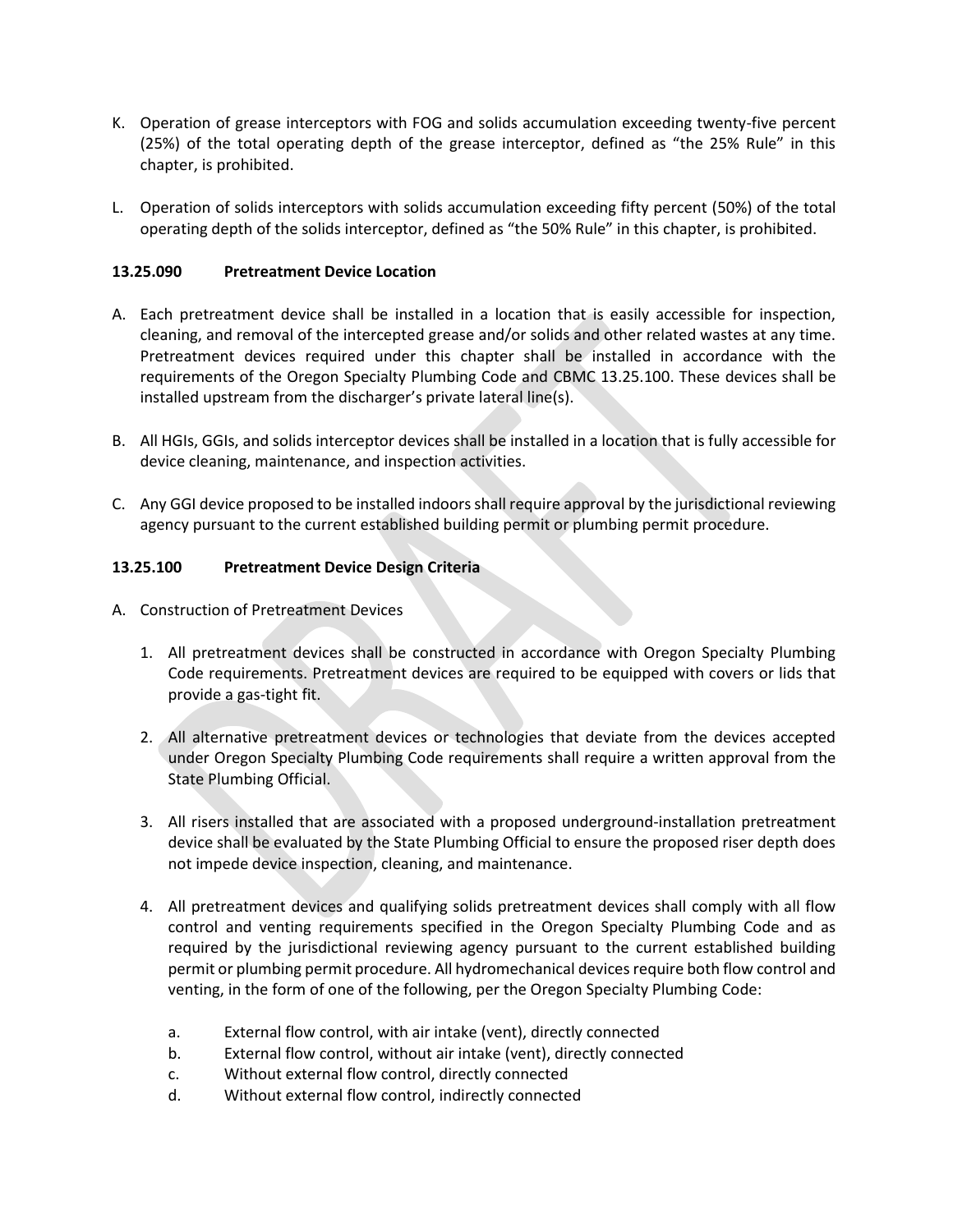- B. Drain and Fixture Connection
	- 1. Dischargers and other qualifying establishments shall permanently connect all plumbing fixtures with the potential to discharge fats, oils, grease, and food-related solids, and/or food particles, and/or manufacturing-related FOG and solid particles to the user's lateral to a State-approved pretreatment device, in accordance with Oregon Specialty Plumbing Code requirements.
	- 2. The list of fixtures and drains required to connect to a gravity grease interceptor device is specified in the Oregon Specialty Plumbing Code and may include the following: all kitchen sinks, including single- and multiple-compartment sinks (but excluding hand-wash sinks), pre-rinse sinks, garbage disposal units, dishwashers, floor drains or trench drains located in all food/beverage cooking and preparation areas, mop sinks (either elevated or in-floor), drains and sinks servicing woks or wok cooking stations, and food/beverage manufacturing or cooking equipment with drain connections in food or beverage preparation areas.
	- 3. The list of fixtures and drains required to connect to a hydromechanical grease interceptor device is specified in the Oregon Specialty Plumbing Code. The list may additionally include garbage disposal units (with a solids separator upstream of an HGI). Sinks that discharge fine particles (including sinks supporting coffee and espresso preparation and equipment activities) may be required to provide a fine particle separator or solids interceptor device upstream to the HGI device, to ensure the HGI functions as designed.
- C. Access
	- 1. All pretreatment devices shall be designed and installed to allow for complete access for inspection and maintenance of inner chamber(s), as well as viewing and sampling of wastewater discharged to the sanitary sewer. The location of the pretreatment device must be approved by the State prior to building or plumbing permit issuance and installed prior to final City building or plumbing permit inspection. Pretreatment devices shall not be located in heavily trafficked areas, such as driving lanes of a parking lot, that may interfere with required inspection and maintenance activities.
	- 2. All private pump stations shall be located in an area that is accessible for cleaning (by a pump truck, vac truck, or similar vehicle) and shall be accessible for City inspection and sampling.
- D. Pretreatment Device Load-Bearing Capacity
	- 1. In areas where additional weight loads may exist, the pretreatment device shall be designed to have adequate load-bearing capacity (example: parking areas, driveways, private drives, private service roads, and sidewalks located adjacent to these areas).
- E. Pretreatment Device and Private Pump Station Sizing
	- 1. All pump stations, gravity grease interceptors, solids interceptor devices, hydromechanical grease interceptors, and hydromechanical solids interceptor devices shall be designed in accordance with the Oregon Specialty Plumbing Code, and as approved by the jurisdictional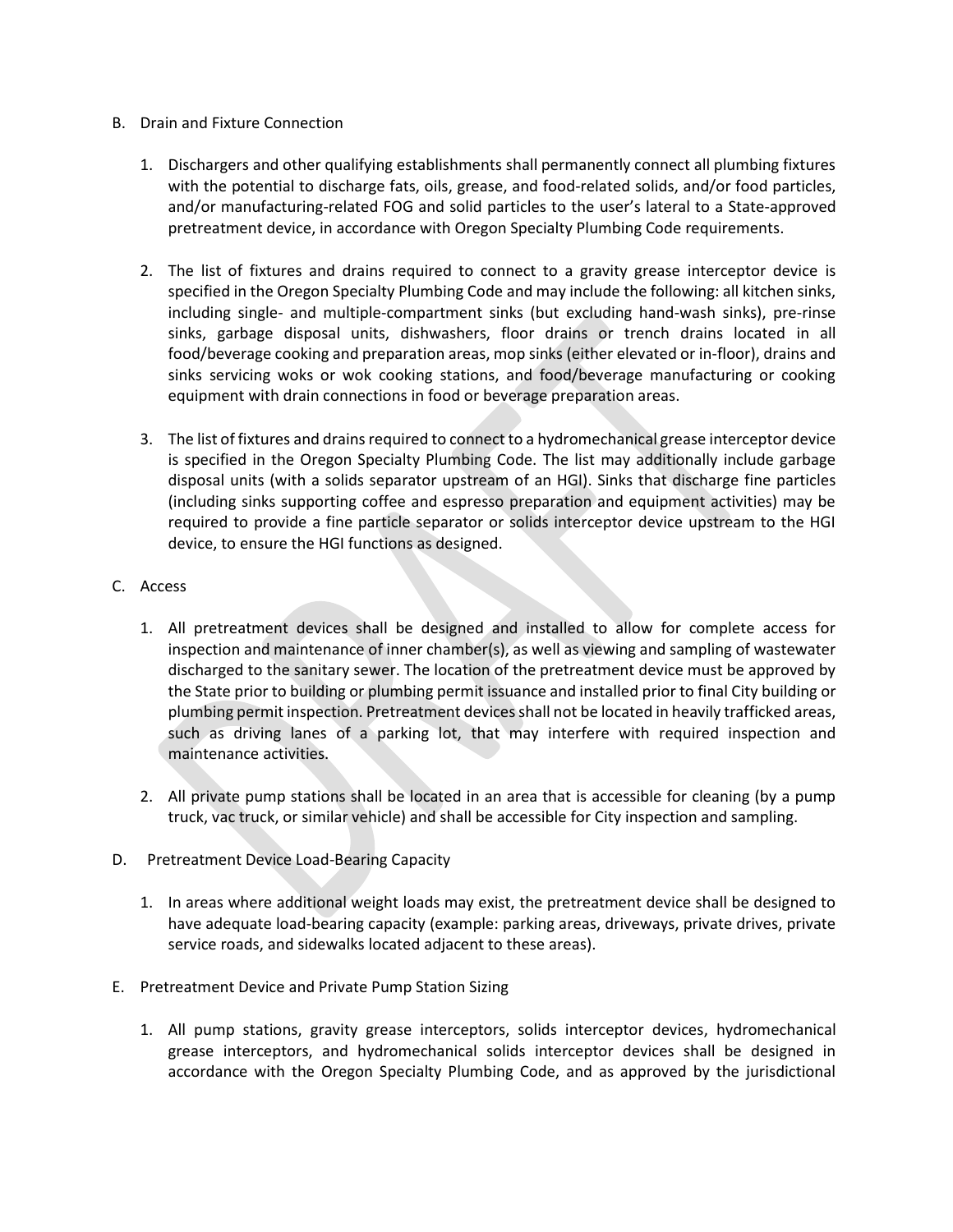reviewing agency pursuant to the current established building permit or plumbing permit procedure.

# **13.25.110 Pretreatment Device Maintenance and Reporting Requirements**

- A. Cleaning and Maintenance
	- 1. All pretreatment devices shall be cleaned by a professional and maintained by the user at the user's expense. The user must use a professional licensed pumping company with an active City business license to perform the pumping activities.
	- 2. Cleaning of the pretreatment device shall be performed on a regularly scheduled basis. Cleaning shall include complete removal of the entire contents of the device, including floating materials, wastewater, and bottom sludges and solids. Cleaning shall also include removal of materials from the tank walls, baffles, cross pipes, inlet piping, outlet piping, and vents. Maintenance can be performed by the user(s) or a professional and shall follow all manufacturers recommendations.
	- 3. All wastes removed from pretreatment devices by a waste hauler or transporter shall be properly managed and either disposed of or recycled at a facility authorized by the State to accept this type of wastewater.
	- 4. Top skimming of floating materials, solids, or liquids of pretreatment devices is strictly prohibited (this allows for the settled solids to accumulate when not completely cleaned).
	- 5. Decanting, skimming, or back-flushing of the pretreatment device or its wastes is prohibited. Furthermore, dischargers, other qualifying establishments, and waste haulers are prohibited from discharging liquids, semi-solids, or solids into a pretreatment device, to a solids pretreatment device, to any private wastewater system, or to the City's wastewater system during or after servicing.
	- 6. Vehicles capable of separating water from oil or grease shall not discharge separated water back into the pretreatment device, or to the City's wastewater system, storm sewer, storm drain, or natural stream. All wastes removed from pretreatment devices by these specialty vehicles shall be properly managed in accordance with CBMC 13.25.110.
	- 7. During each cleaning event, the pretreatment device shall be inspected for the following:
		- a. Gravity grease interceptors and gravity solids interceptors shall be inspected to verify proper operation; inspected for holes, cracks, groundwater intrusion, surcharge conditions; to verify all baffles are in place and the outlet tee is in place, as required to prevent pollutant passthrough to the City's wastewater system. During this inspection, the waste hauler will estimate the levels of both settled solids and floating grease and/or floating solids (in inches) and will document all observations and inspection findings onto the form approved by the City for this purpose.
		- b. Hydromechanical grease interceptors and hydromechanical solids interceptors shall be inspected to verify proper operation and inspected for leaks, as well as to verify all baffles,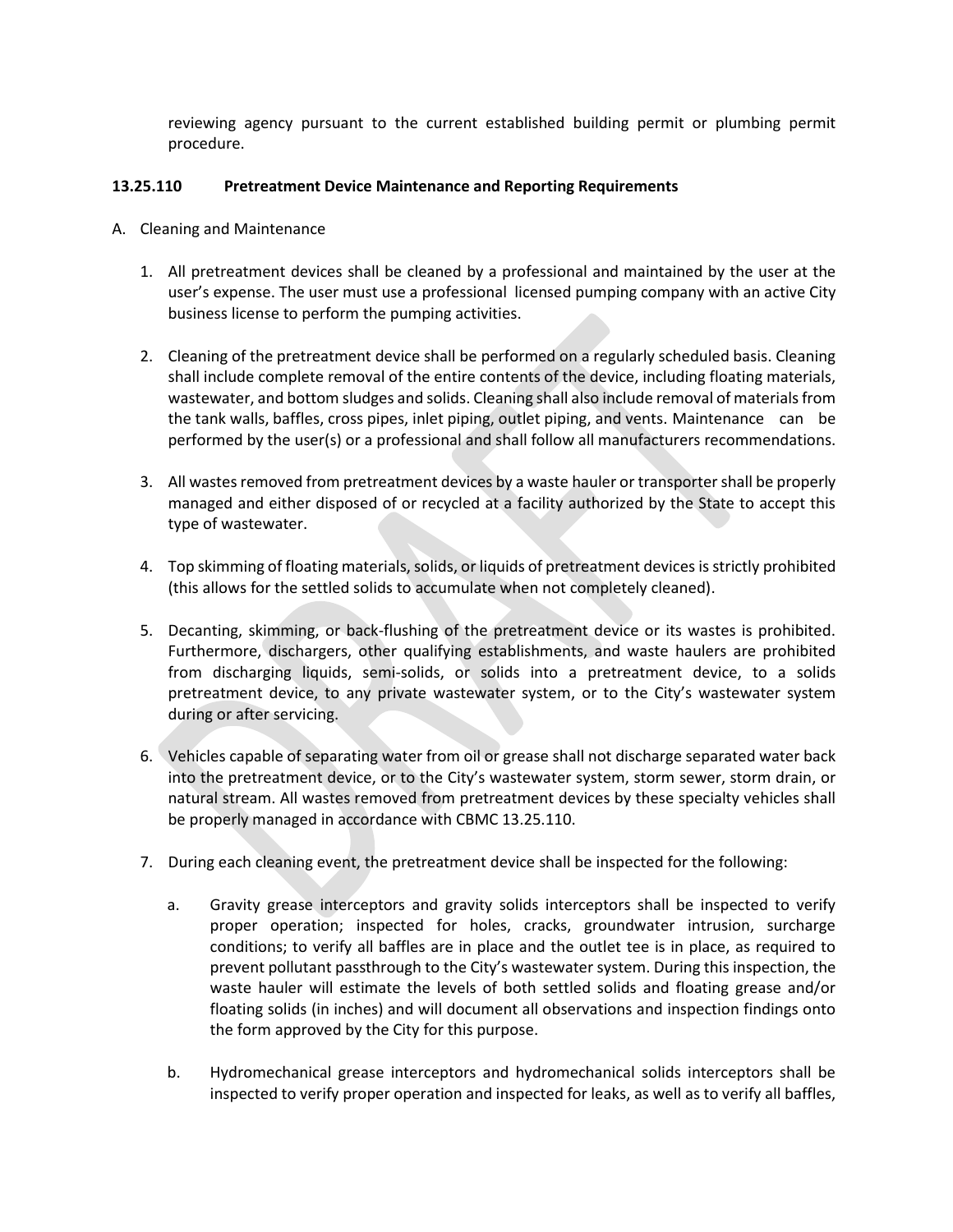screens, brackets, and other internal equipment are present and functioning properly, and that the inlet tee or downpipe is not obstructed. During this inspection, the waste hauler will estimate the levels of both settled solids and floating grease and/or floating solids (in inches) and will document all observations and inspection findings onto the form approved by the City for this purpose. All cleaning and inspection activities performed for hydromechanical devices installed indoors shall additionally be documented on a maintenance log, and this document retained at the discharger's location.

- 8. All repair activities performed on pretreatment devices shall be documented on the maintenance log, and the log maintained on-site for discharger and/or the qualifying establishment reference and City inspection review. The minimum information to be recorded on the maintenance log by the discharger and/or the qualifying establishment shall include: repair date, repair description, any comments related to the repair (resolved, completed, requires further repair parts, etc.), and who made the repair (discharger and/or the qualifying establishment staff member name or name of their repair firm).
- 9. All wastes removed from the pretreatment device shall be documented on a manifest form. Manifest form templates are provided electronically by the City. All waste manifests shall be prepared, submitted to the City (once a year by the end of the calendar year with the City business license renewal paperwork), and a copy retained on-site for City inspection, as specified in detail in CBMC 13.25.110 and 13.25.130.
- B. Cleaning Frequency
	- 1. All outdoor gravity grease and/or solids interceptors and hydromechanical grease and/or solids interceptor devices shall be cleaned (pumped out completely) and inspected at least once every three (3) months, or more frequently as needed to prevent the discharge of fats, oils, and grease and/or solids into the City's wastewater system. The pumping frequency specified herein may also be extended past the minimum period (cleaned less frequently) if it can be demonstrated by the user (related to the user's variance request) to be acceptable and when approved by the City. The required pretreatment device cleaning service must be performed by a waste hauler firm or transporter. All user requests to deviate from the minimum and maximum pretreatment device cleaning frequency specified in this chapter shall be submitted to the City under a variance request, as specified in CBMC 13.25.150.
	- 2. All interior-installation hydromechanical grease and/or solids interceptor devices shall be cleaned (pumped out completely) and inspected at least once every month or every thirty (30) days, or more frequently as needed to prevent the discharge of fats, oils, and grease and/or solids into the City's wastewater system. The pumping frequency specified herein may also be extended past the minimum period (cleaned less frequently) if it can be demonstrated by the user (related to the user's variance request) to be acceptable and when approved by the City. The required pretreatment device cleaning service must be performed by a waste hauler firm or transporter. All user requests to deviate from the minimum and maximum pretreatment device cleaning frequency specified in this chapter shall be submitted to the City under a variance request, as specified in CBMC 13.25.150.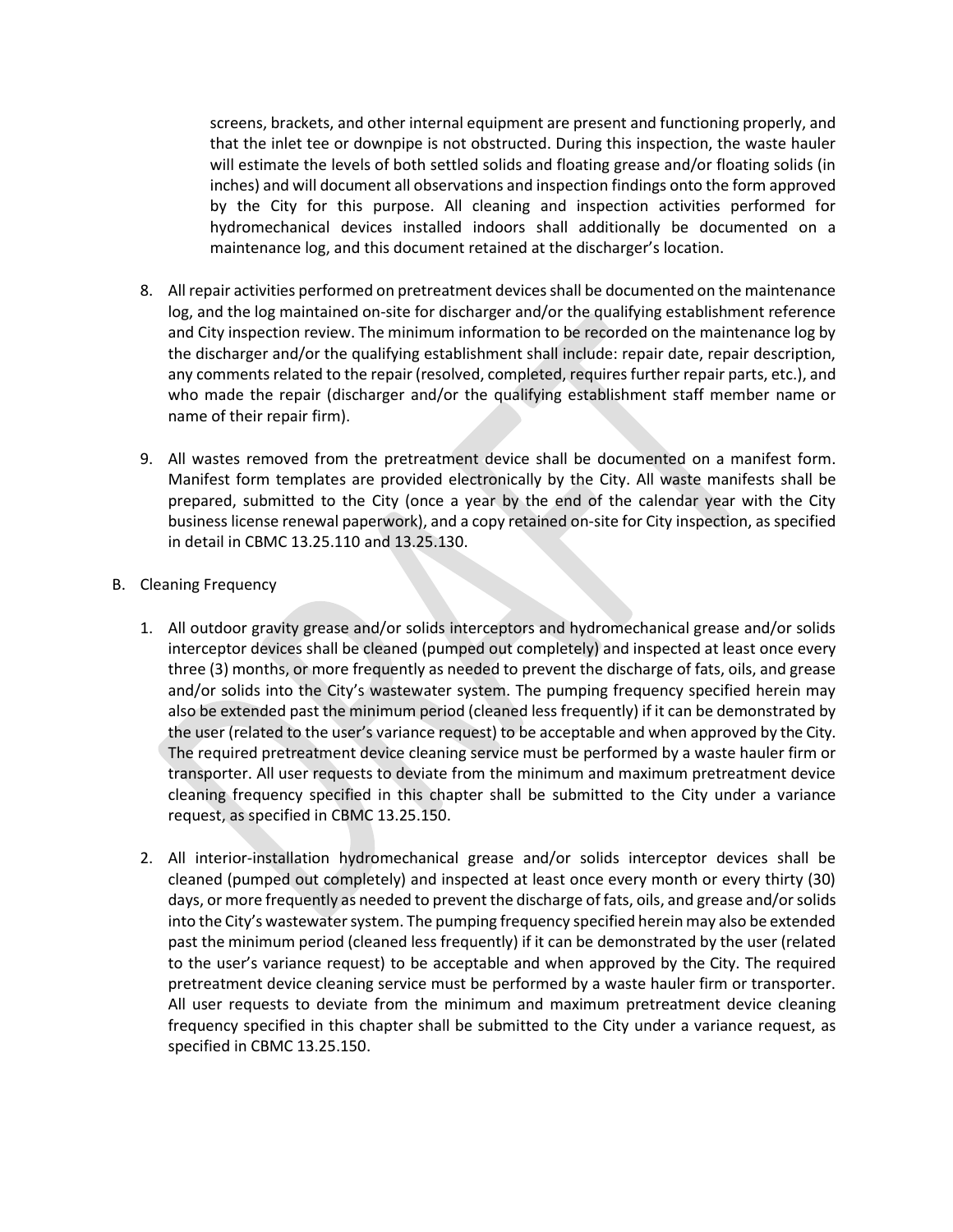- 3. All existing pretreatment devices shall be deemed to be undersized for the quantity and nature of wastes discharged to the device and will require additional FOG pretreatment and/or solids device(s). Additional capacity must be provided by the user when any of the following occur:
	- a. When any outdoor gravity grease interceptor (GGI), or gravity solids interceptor, or hydromechanical grease interceptor (HGI) device, or hydromechanical solids interceptor requires a minimum cleaning (pumping) more frequently than every thirty (30) days, as determined by the City from either evidence of FOG and/or solids passthrough from the device or the device's failure to comply with the maximum pretreatment device waste accumulation requirements specified in this chapter at the minimum GGI or gravity solids interceptor pumping frequency of every thirty (30) days.
	- b. When any indoor hydromechanical grease interceptor (HGI) device or hydromechanical solids interceptor device requires a minimum cleaning (pumping) more frequently than every seven (7) days, as determined by the City from either evidence of FOG and/or solids passthrough from the device or the device's failure to comply with the maximum pretreatment device waste accumulation requirements specified in this chapter at the minimum HGI or hydromechanical solids interceptor pumping frequency of every seven (7) days.
- 4. All additional cleaning activities performed by the discharger and/or other qualifying establishment on an interior hydromechanical grease and/or solids interceptor device to address an emergency or an after-hours backup shall be documented on the user's maintenance log, and the user's log maintained on-site for discharger or establishment reference and City inspection review. The minimum information to be recorded on the maintenance log by the discharger or establishment shall include: cleaning date, cause of backup, estimated volume of any waste removed from the device, any comments related to the event, and name of the staff member who cleaned the device.
- 5. User cleaning frequency variance: A user may submit a variance request to deviate from the minimum cleaning (pump-out) requirements for pretreatment devices described in CBMC 13.25.150. A user's variance request may be granted by the City if the user's discharge contains minimal amounts of fats, oils, grease, or solids to the device; and the request is deemed by the City to be appropriate upon its review of all required user variance request submittals and upon inspection monitoring of the related pretreatment device(s) by the City to verify that the information contained in user variance request submittals is accurate.
- C. Pretreatment Device Pump-Out Order
	- 1. Pump-Out Order issuance and applicability: The City will issue a Pump-Out Order requiring the user to clean their pretreatment device and/or their wastewater system when any of the following conditions apply:
		- a. The user's oil and grease concentrations from their pretreatment device, or private wastewater system, or lateral line discharge exceed the City's maximum discharge limits (for polar fats, oils, and grease, and/or pH).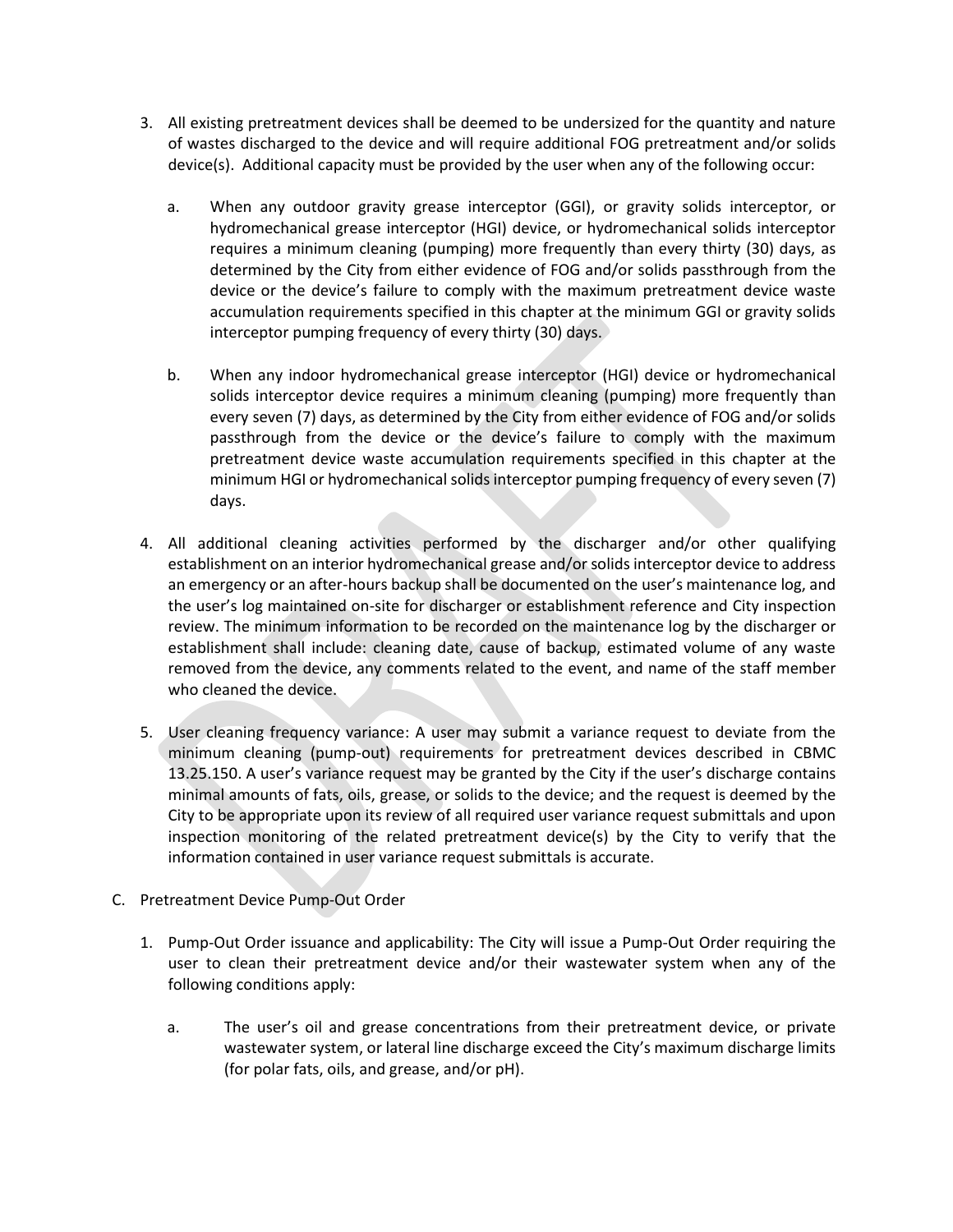- b. The total combined waste depth of bottom solids and floating oils and grease exceeds twenty-five percent (25%) of the total depth of the pretreatment device.
- c. The total combined waste depth of floating and bottom solids exceeds fifty percent (50%) of the total depth of the solids pretreatment device and/or the total solids depth exceeds the requirements specified for the device by the device manufacturer.
- d. There is FOG and/or solids passthrough from the pretreatment device, private lateral line, or private pump station.
- e. Pumping frequencies are extended by the discharger or other qualifying establishment beyond the device cleaning and pumping schedule specified by this chapter.
- 2. Pump-Out Order user compliance: The user shall have seven (7) days from receipt of the order to comply. Where an emergency exists, as determined by the City, a written or verbal warning shall be given to the user, and the user will have twenty-four (24) hours to comply.
- D. Disposal of Pretreatment Device Waste and Waste Documentation
	- 1. All waste removed from each pretreatment device by a waste hauler or transporter shall be recorded on a manifest form containing the minimum information, signature requirements, type, and format approved by the City (templates provided electronically by the City). A copy of the waste disposal manifest must be retained on-site (waste generator) for City inspection, in the format acceptable to the City (electronic or paper). Manifest forms are available electronically from the City.
	- 2. All yellow and brown grease waste storage containers shall be designed to prevent the release of FOG to ground, groundwater, surface waters, or storm sewers. Storage containers shall be sized so they do not exceed ninety percent (90%) capacity prior to being emptied. All storage containers shall have a lid that prevents rainwater inflow. Yellow and brown grease waste storage containers and/or containment areas should be locked to prevent vandalism.
	- 3. All waste removed from each pretreatment device and brown grease waste storage containers must be disposed of at a facility approved by the State and/or local government to receive such waste, in accordance with the provisions of this program. In no way shall the pumped material be returned to any private or public portion of the sanitary sewer system. Yellow grease waste shall be properly disposed of or recycled by the user, and receipts maintained on-site.
	- 4. All brown grease waste managed by a waste hauler or transporter firm shall be properly documented by both invoices received by the waste hauler or transporter firm and on the user's maintenance log, which shall be retained on-site.
	- 5. Wastes removed by the discharger from interior hydromechanical grease interceptor devices in response to an emergency or after-hours backup shall be properly disposed of in the discharger's solid waste trash (after proper containment in a plastic bag), or in a brown grease waste container (requiring proper waste disposal by a waste hauler or transporter firm). All brown grease waste removed from the interior pretreatment device by the discharger and disposed of in the solid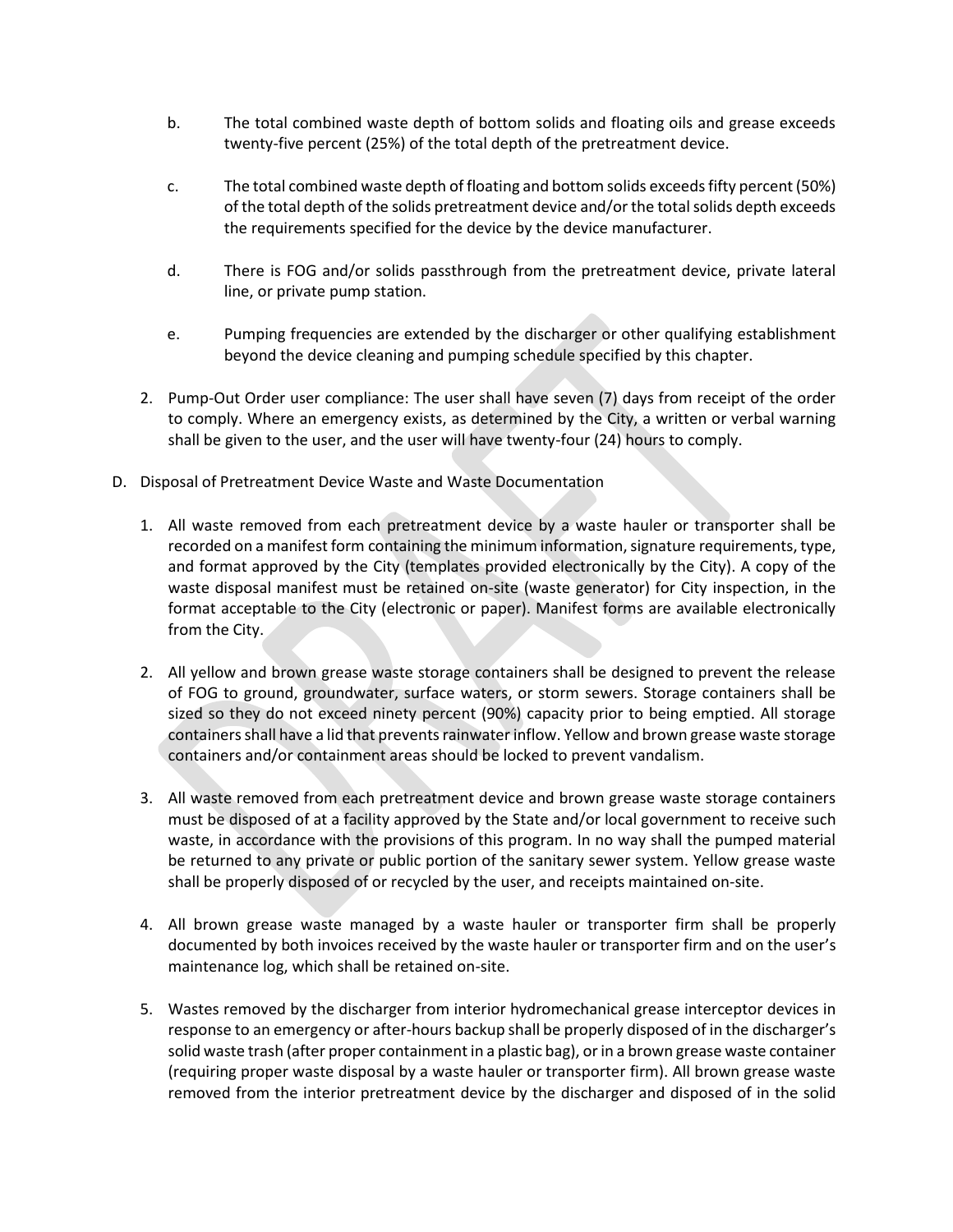waste trash shall be properly documented as such on the user's maintenance log, which shall be retained on-site for discharger reference.

- E. Additives
	- 1. Any additive(s) placed into the pretreatment device, or the discharge line, or in the user's wastewater system on a constant or scheduled basis shall be prohibited. Such additives shall include, but are not limited to: commercial bacteria, emulsifiers, enzymes, solvents, or other additives that absorb, purge, dissolve, saponify, emulsify, transfer, or generate excessive inert solids, oils, grease, fatty acids, or glycerides downstream of the application point or into/from the pretreatment device. The use of additives will not be accepted as an alternative to the required removal of wastes from pretreatment devices or be accepted as a basis to lengthen the time (reduce the frequency) between required pretreatment device maintenance (waste removal) events.
	- 2. All bacteria additives formulated to address kitchen drain line odors, grease accumulation, or vectors require City evaluation and approval prior to use or placement in any building sewer drain discharging to the pretreatment device. Each commercial bacteria additive product must be completely evaluated for safety and negative impact on the City's wastewater system prior to product approval by the City, and at the expense of the user (or the vendor on the user's behalf). All product approval requests must be requested in writing to the director. Product approval for bacterial additives may be granted by the director upon the user's written request for product approval. Written request may include: the user's completion of all product evaluation, sampling protocol activity requirements, and submittal of evaluation and sampling protocol report that concludes that the product does not adversely impact the City's wastewater system. Product approval may also be rescinded by the director if the City finds that the product is adversely impacting the City's wastewater system or is causing pollutant passthrough from the discharger's pretreatment device or private wastewater system to the City's wastewater system.
- F. Chemical Treatment and Excessive Temperatures
	- 1. Chemical treatments such as drain cleaners, enzymes, acids, and other chemicals designed to dissolve, purge, or remove grease shall not be allowed to enter the pretreatment device.
	- 2. Flushing or washing the pretreatment device with water having a temperature in excess of one hundred forty degrees Fahrenheit (140°F) shall be strictly prohibited.
	- 3. The discharge of user's facility wastewater with a temperature in excess of one hundred forty degrees Fahrenheit (140°F) to the pretreatment device shall be minimized to the greatest extent possible. Extended discharge duration can result in emulsification of the intercepted fats, oils, and grease, and passthrough from the pretreatment device to the City's wastewater system, a prohibited discharge condition required to be corrected by the discharger.

# **13.25.120 Pump Station Maintenance and Reporting Requirements**

A. Private Pump Station Cleaning and Maintenance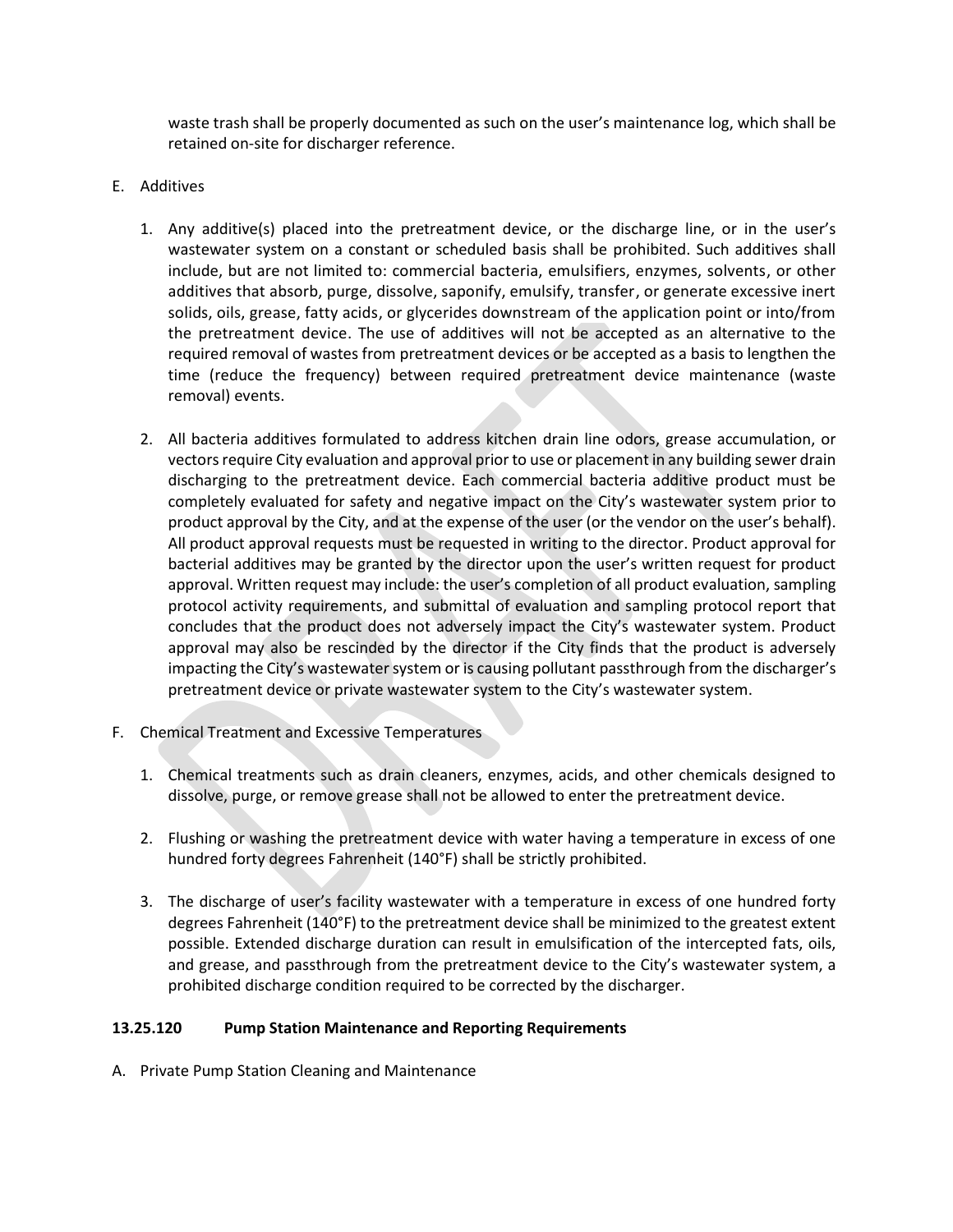- 1. All pretreatment devices shall be cleaned and maintained by the user at the user's expense.
- 2. Cleaning and maintenance of the private pump station shall be performed on a regularly scheduled basis by the user and must meet the minimum requirements set forth in this chapter. Cleaning shall include the removal of all floatable and settleable solids from private pump station wet wells, cleaning of the wet well walls and all associated equipment (wet well pump switch floats, etc.), the proper disposal of all grease and solids removed, and completion of a waste disposal manifest for all wastes removed from the pump station for proper disposal.
- 3. The owner of a private pump station shall operate and maintain the private pump station in proper working order (including the control panel and all other electrical and mechanical components, and associated check valves) and properly secure the private pump station. The owner of a private pump station shall provide the director with a listing of the staff directly employed by the owner and experienced in the operations, maintenance, and repairs of the pump station for review, or a copy of the contract with a reputable person or firm experienced in the operations, maintenance, and repairs of pump stations for review prior to committing to contract for service (this City review is to only ensure that the level of service included in the proposed contract meets the minimum requirements specified in this chapter). The pump station owner shall provide the designated facility's private pump station staff or contractor with sufficient access to all equipment as needed to pull and service pump station pumps and other related equipment and components, as well as access needed for cleaning, pumping, and removing pump station waste. The designated facility's private pump station staff or contractor must be able to respond to and provide contracted pump station services twenty-four (24) hours a day, seven (7) days a week, and respond to the site within two (2) hours after notification of pump station-related spill or overflow. The private pump station owner shall additionally comply with the following City notification and signage requirements:
	- a. Provide the user's twenty-four (24)-hour emergency contact telephone numbers to the director, enabling the City to notify the property owner and contractor of reported emergency.
	- b. Provide the director with seventy-two (72) hours' advanced notice upon the expiration or change of status of the ownership, management, designated facility's private pump station staff, or contractor.
	- c. Provide a sign, posted on or adjacent to the pump station site (preferably on the control panel). The sign size should be approximately twelve (12) inches by eighteen (18) inches, with a white background and black letters. The letters should be legible. The sign shall state the following minimum information:
		- i. "Private Sanitary Sewer Pump Station"
		- ii. "In case of emergency, contact the following numbers"
		- iii. "Facility Owned by: Name (\_\_\_\_\_\_\_\_\_) Phone (\_\_\_\_\_\_\_\_\_)"
		- iv. "Facility Maintained by: Name (\_\_\_\_\_\_\_) Phone (\_\_\_\_\_\_\_\_)"
		- v. "Station Number: \_\_\_\_\_\_\_\_\_\_" (to be assigned by the City)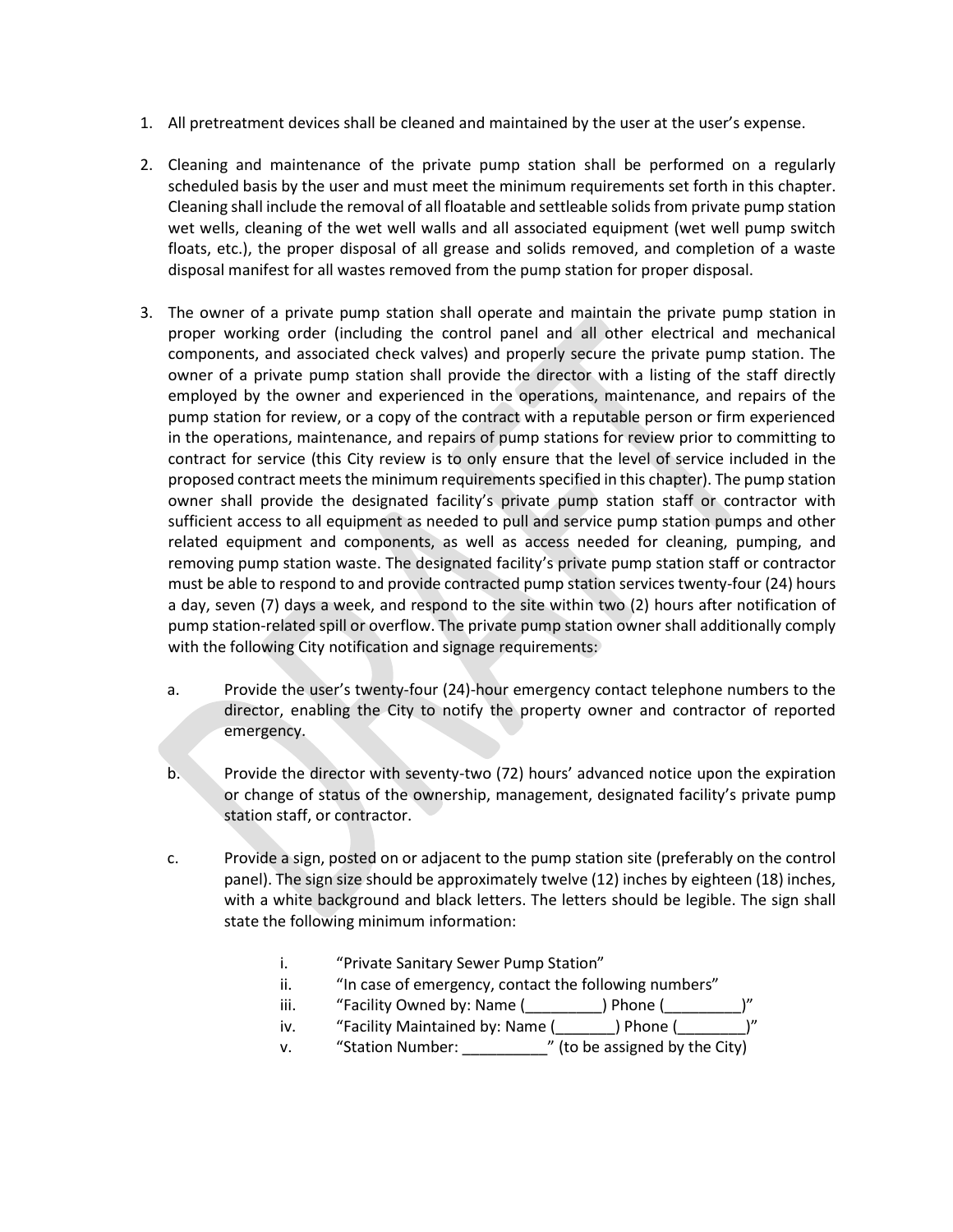- 4. All repair activities performed on pretreatment devices shall be documented on the maintenance log, and the log maintained on-site for maintenance staff/contractor use and review. The minimum information to be recorded on the maintenance log by the user shall include: inspection date, recorded pump runtime hour values (for all pumps), discharge line pressure, repair description, any comments related to the repair (resolved, completed, requires further repair parts, etc.) and who made the repair (name of the user's staff member, maintenance contractor, or name of subcontractor used for repair).
- 5. The City shall have the right to inspect all private pump stations and appurtenances, and to discontinue/suspend sewer service (following CBMC 13.15.260) if the private pump station and appurtenances are not maintained in a sanitary and effective operating condition or if the City's wastewater system may be harmed thereby.
- B. Private Pump Station Cleaning Frequency
	- 1. Private pump stations shall be cleaned by removing all floatable grease and solids and settleable solids from private pump station wet wells and cleaning the wet well walls and all associated equipment (pump control float switches, etc.) at least every one hundred eighty (180) days, or more frequently as needed to prevent the discharge of grease into the City's wastewater system. Once a grease-related overflow occurs at the private pump station, the cleaning frequency may be reduced by the City to once every ninety (90) days for a one (1)-year monitoring period, and then reevaluated by the City to determine if this cleaning frequency shall be retained or altered.
	- 2. The private pump station cleaning/pumping frequency shall be determined by the owner's Operations and Maintenance Manual based on flows; quantity of fats, oils, and grease in the discharge; and seasonal variations. The City may assist the owner, at the owner's expense, with review of the determined cleaning frequency. Since the private pump station cleaning is required to be performed at a constant frequency, the cleaning frequency established by this chapter to ensure user compliance with chapter requirements shall ensure device compliance with this chapter, considering seasonal fluctuations. The user shall be responsible for maintaining the private pump station to ensure efficient and proper operation. The minimum pumping frequency required for the user's private pump station will be based on the following compliance criteria:
		- a. The amount of FOG floating at the top of the pump station wet well is less than six (6) inches in depth and the amount of settled solids is less than twelve (12) inches.
		- b. The amount of FOG in the wet well is not causing interference with the pump station pump controls or related components (pump control float switches) resulting in pumps becoming inoperable.
	- 3. A user may submit a variance request to deviate from the minimum cleaning (pump-out) requirement established for private pump stations, using the procedure described in CBMC 13.25.150.
- C. Private Pump Station Pump-Out Order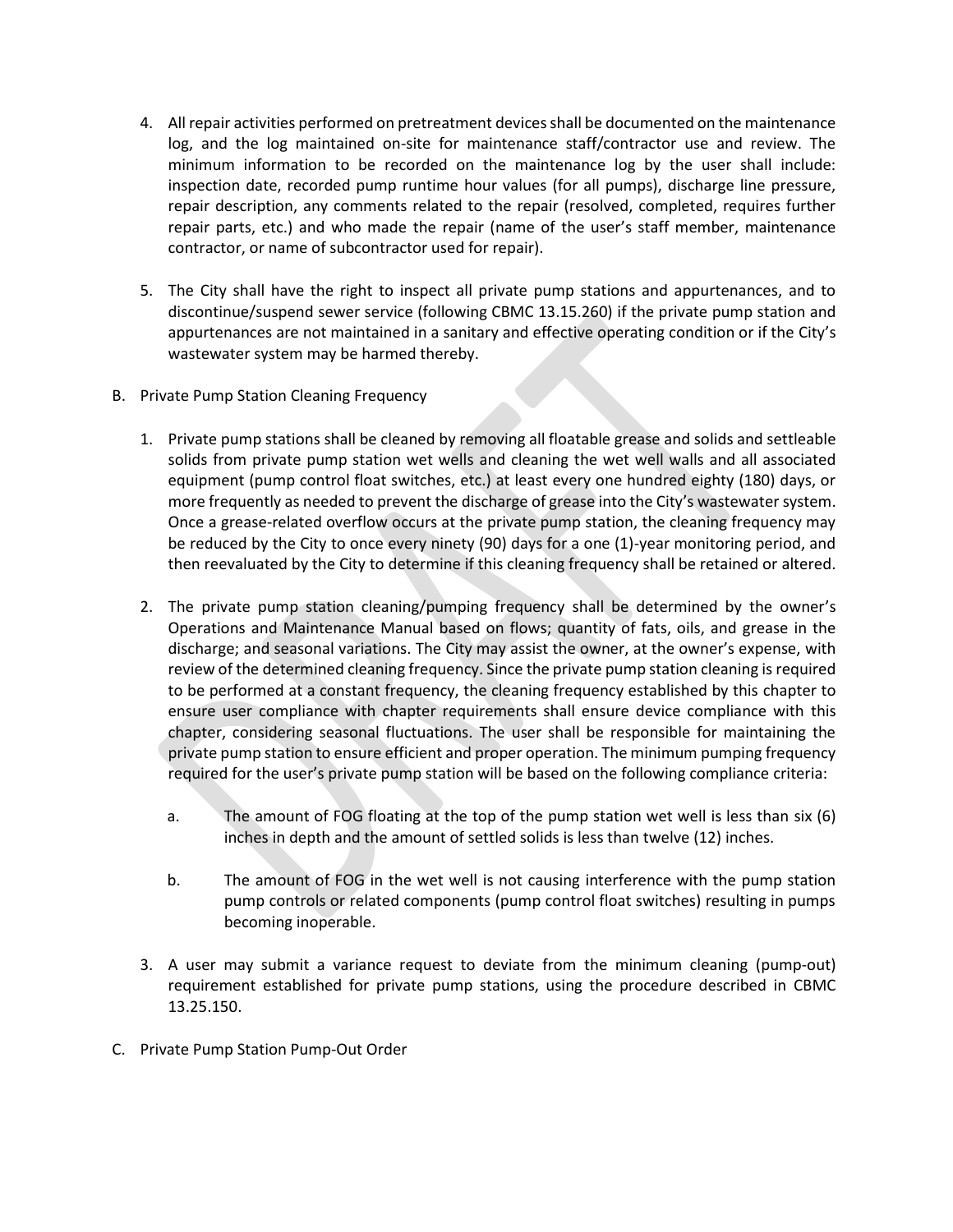- 1. Pump-Out Order issuance and applicability: The City will issue a Pump-Out Order requiring the user to clean their private pump station when any of the following conditions apply:
	- a. The user's oil and grease concentrations from their private pump station line exceed the City's maximum discharge limit for polar fats, oils, and grease.
	- b. The amount of FOG floating at the top of the pump station wet well is more than eight (8) inches in depth or when the amount of settled solids is more than twelve (12) inches.
	- c. The amount of FOG in the wet well is causing interference with the pump station pump controls or related components (pump control float switches) resulting in pumps becoming inoperable.
	- d. Pumping frequencies are extended by the user beyond the required established pumping schedule.
- 2. Pump-Out Order user compliance: The user shall have seven (7) days from receipt of the order to comply. Where an emergency exists, as determined by the City, a written or verbal warning shall be given to the user, and the user will have twenty-four (24) hours to comply.
- D. Disposal of Private Pump Station Waste and Waste Documentation
	- 1. All waste removed from the user's private pump station associated with all cleaning activities and also during any maintenance activity requiring wet well drawdown by a waste hauler or transporter, the user's maintenance and repair contractor, or subcontractor, including during emergency events, shall be recorded on a manifest form. The manifest form used for this purpose shall contain the minimum information, signature requirements, type, and format approved by the City at the time of building permit issuance. A copy of the waste disposal manifest must be retained by the user (waste generator) for City inspection. If required, the original copy of the completed waste disposal manifest containing all required signatures must be forwarded to and received by the City within fourteen (14) days of the waste removal date.
- E. Additives
	- 1. The use of additive(s) placed into the private pump station shall be prohibited. Such additives shall include, but are not limited to: commercial bacteria, emulsifiers, enzymes, solvents, or other additives that absorb, purge, dissolve, saponify, emulsify, transfer, or generate excessive inert solids, oils, grease, fatty acids, or glycerides downstream of the application point or into/from the private pump station. The use of additives will not be accepted as an alternative to the required removal of wastes from the private pump station or be accepted as a basis to lengthen the time (reduce the frequency) between required private pump station maintenance (waste removal) events.
- F. Chemical Treatment and Excessive Temperatures
	- 1. Chemical treatments such as cleaners, enzymes, citrus-based oils, or other chemicals designed to dissolve, purge, or remove grease shall not be discharged to the private pump station.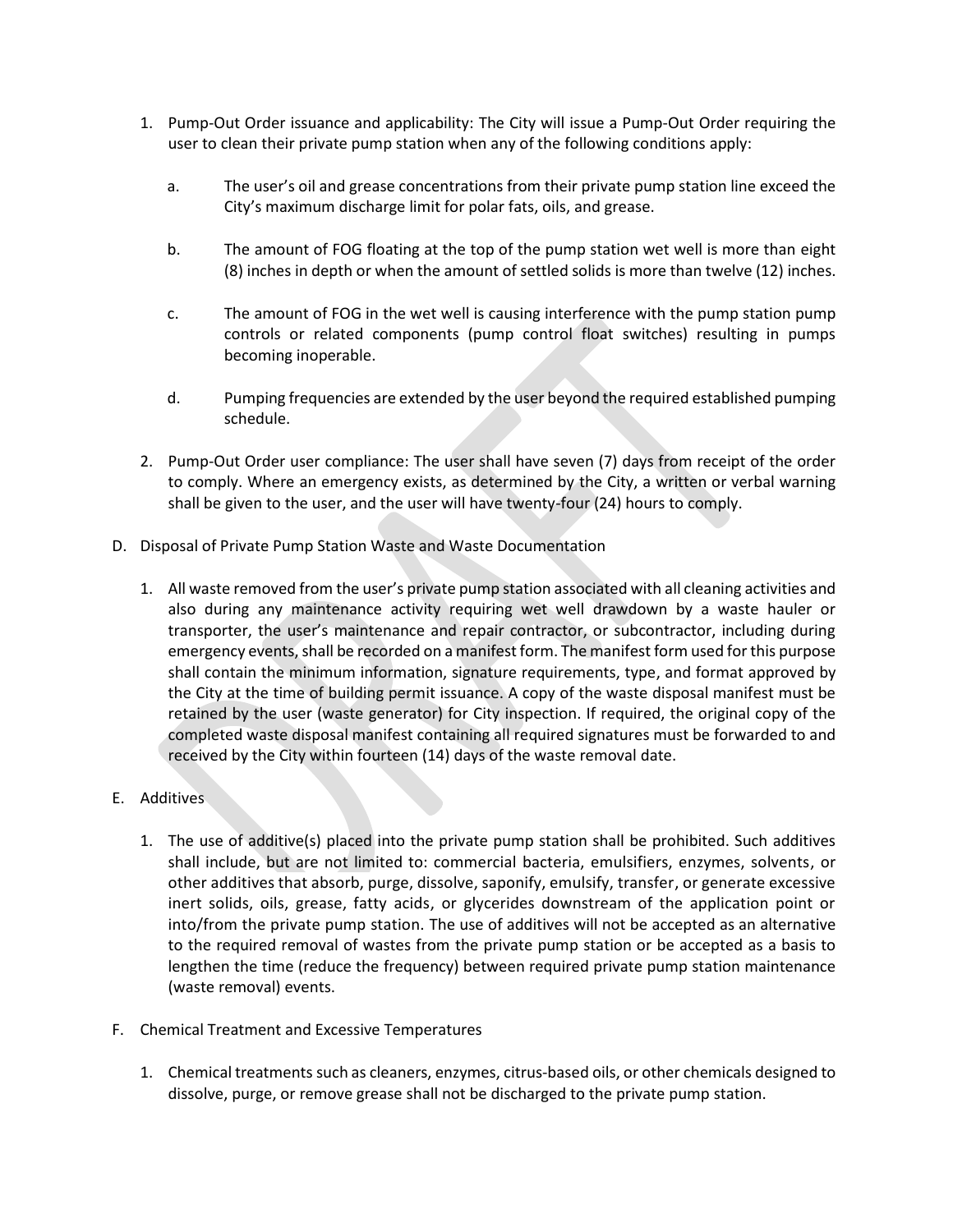2. Flushing or washing the private pump station with water having a temperature in excess of one hundred forty degrees Fahrenheit (140°F) shall be strictly prohibited, unless all of the water discharged to the pump station is collected, removed, and properly disposed of in accordance with this chapter.

# **13.25.130 Administrative Requirements**

- A. Initial Data Acquisition
	- 1. All dischargers and owners of private pump stations will be asked to complete a "Coos Bay FOG Management Program User Information Survey" to establish the FOG Management Program database. Survey forms may be attained from the City. The purpose of this form is to identify user specifics relating to their operation, plumbing fixtures and activities capable of generating FOG discharges, information regarding existing FOG waste management, wastewater pretreatment activities and devices, including pretreatment device specifics, current private pump station specifics, and current device maintenance activities. Once the survey information is received, it will be entered into the City's database and will be updated with additional or modified information after each City discharger or private pump station facilities inspection, if applicable.
- B. Inspection and Entry
	- 1. To the extent permitted by law, authorized personnel of the City, bearing proper credentials and identification, shall have the right to enter upon all properties subject to this program, at any time and without prior notification, for the purpose of inspection, observation, measurement, sampling, testing, or record review, to determine discharger compliance with the FOG Management Program, to verify pretreatment device cleaning frequency for the discharger, to address an emergency, or to address issues associated with any City wastewater system blockage investigation. Inspections will include all parts of a facility that discharge or have the potential to discharge fats, oils, grease, solids, or wastes to the sanitary sewer system. City representatives will comply with all reasonable facility safety requirements as provided by the facility operator at the time of entry. If the City requires inspection of the pretreatment device or private pump station during device cleaning or repair, the user is required to coordinate this activity with the City and provide sufficient advance notice of the device cleaning and/or inspection date and time to the City to support this inspection request.
	- 2. During the user's inspection, the City will evaluate the user's compliance with FOG Management Program requirements, identify deficiencies and opportunities for improvement, make recommendations for correction and improvements, and document all findings of the inspection. If there are any activities or actions required to be addressed by the user, the City will discuss these with the user and get their input on the timeframe they can address all identified deficiencies by and will consider this input prior to establishing a compliance due date for the user. The City's inspection findings and initial compliance due dates will be made available to the user (management, owner, lease holder, or operator).
	- 3. If the deficiencies identified by the City during any inspection require a reinspection by the City to verify user compliance, the findings of this inspection will also be discussed with the user,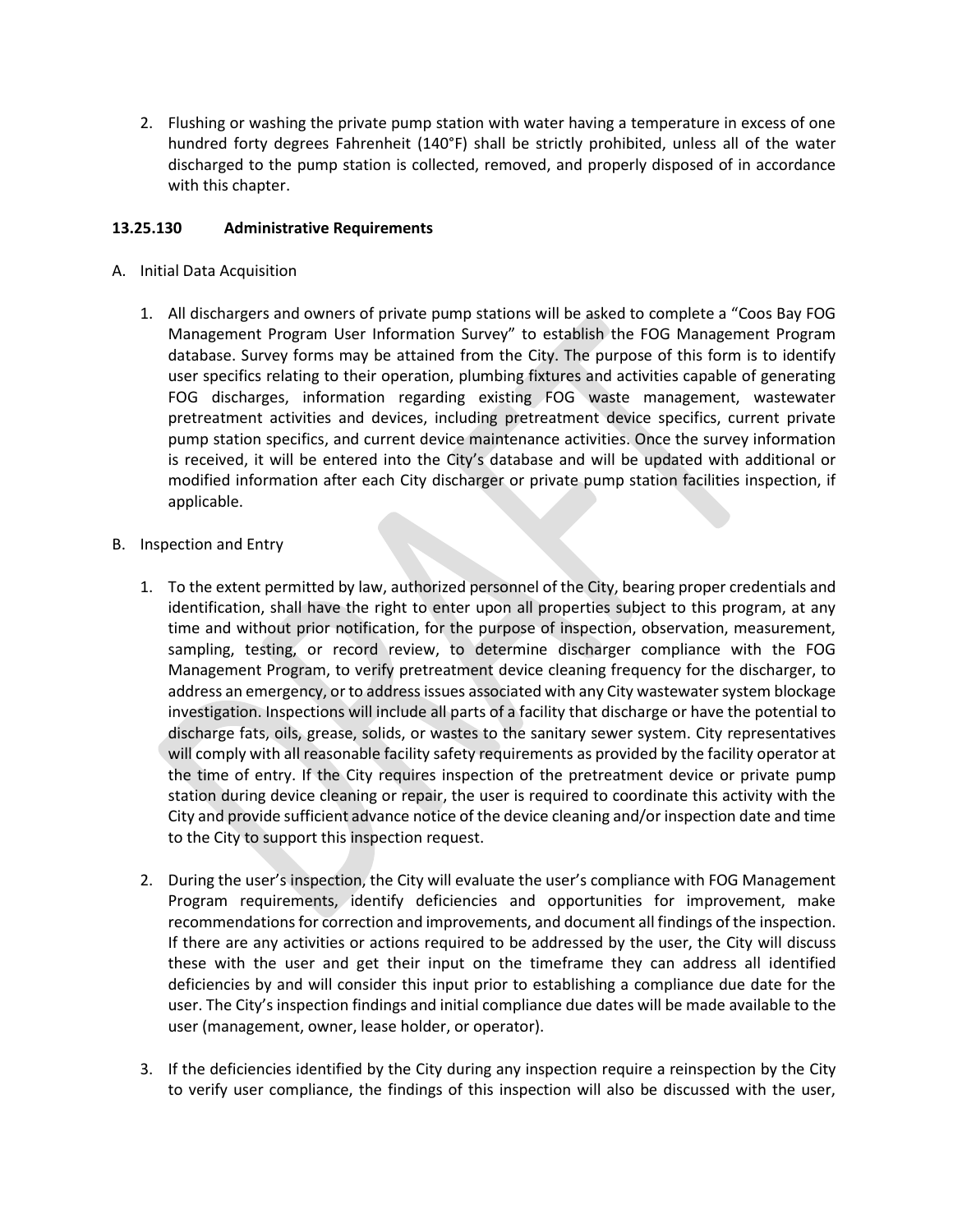documented, and the results of this inspection will be made available to the user (management, owner, lease holder, or operator).

- 4. All incidents of continued noncompliance, or incidents requiring an increase to the minimum pretreatment device cleaning frequency, private pump station cleaning frequency, or a City request for a discharger to submit a waste reduction plan to address excessive FOG discharges to the City's wastewater system will be followed up on by the City via a written letter notice to the user. The letter notice sent by the City will include a description of the noncompliance, the actions required to be performed by the user, compliance due date(s), and response due date(s). If warranted, the City will inspect the user's facility to determine its compliance with all actions required by the user as specified by the City under the FOG Management Program.
- 5. Continued noncompliance will be addressed in accordance with the procedures described in CBMC 13.15.260, 13.15.270, and 13.15.280.
- C. Records Retention, Record Contents, and Reporting
	- 1. Records retention requirements: All users subject to this chaptershall retain and preserve for not less than five (5) years all records (including waste manifests, waste disposal receipts, inspection logs, pretreatment device operating and maintenance manuals, and related discharger staff training records, etc.), private pump station operation and maintenance manuals, books, documents, memoranda, reports, correspondence, and any and all summaries thereof, relating to monitoring, sampling, and chemical analysis made by or on behalf of the user or discharger in connection with its discharge. All such records shall be subject to review by the City. All records which pertain to matters subject to appeals or other proceedings before the director or the City Council, or any other enforcement or litigation activities brought by the City, shall be retained and preserved until such time as all enforcement or other activities have concluded and all periods of limitation with respect to any appeals have expired.
	- 2. Manifests required: Waste manifests are required to be completed and submitted to the City (once a year prior to the end of the calendar year with their City Business License renewal application) for all wastes removed from pretreatment devices and private pump stations, as well as for any user-building sewer and sewer lateral if the sewer line and lateral contain or are expected to contain fats, oils, and grease. The waste disposal manifest must be signed by the waste generator (user), and the waste hauler. The manifest form used by the user and waste haulers and transporters servicing users discharging wastewater to the City's wastewater system must contain the minimum information required by the City, including:
		- a. User (or waste generator) information, including name, address, date and time of pumping, volume pumped for each pretreatment device or private pump station serviced at the time of waste pumping (if multiple devices are serviced during the visit), and generator signature verifying the information
		- b. Transporter information, including company name, address, driver name, and driver signature verifying transporter information
		- c. Receiving information, including facility name and address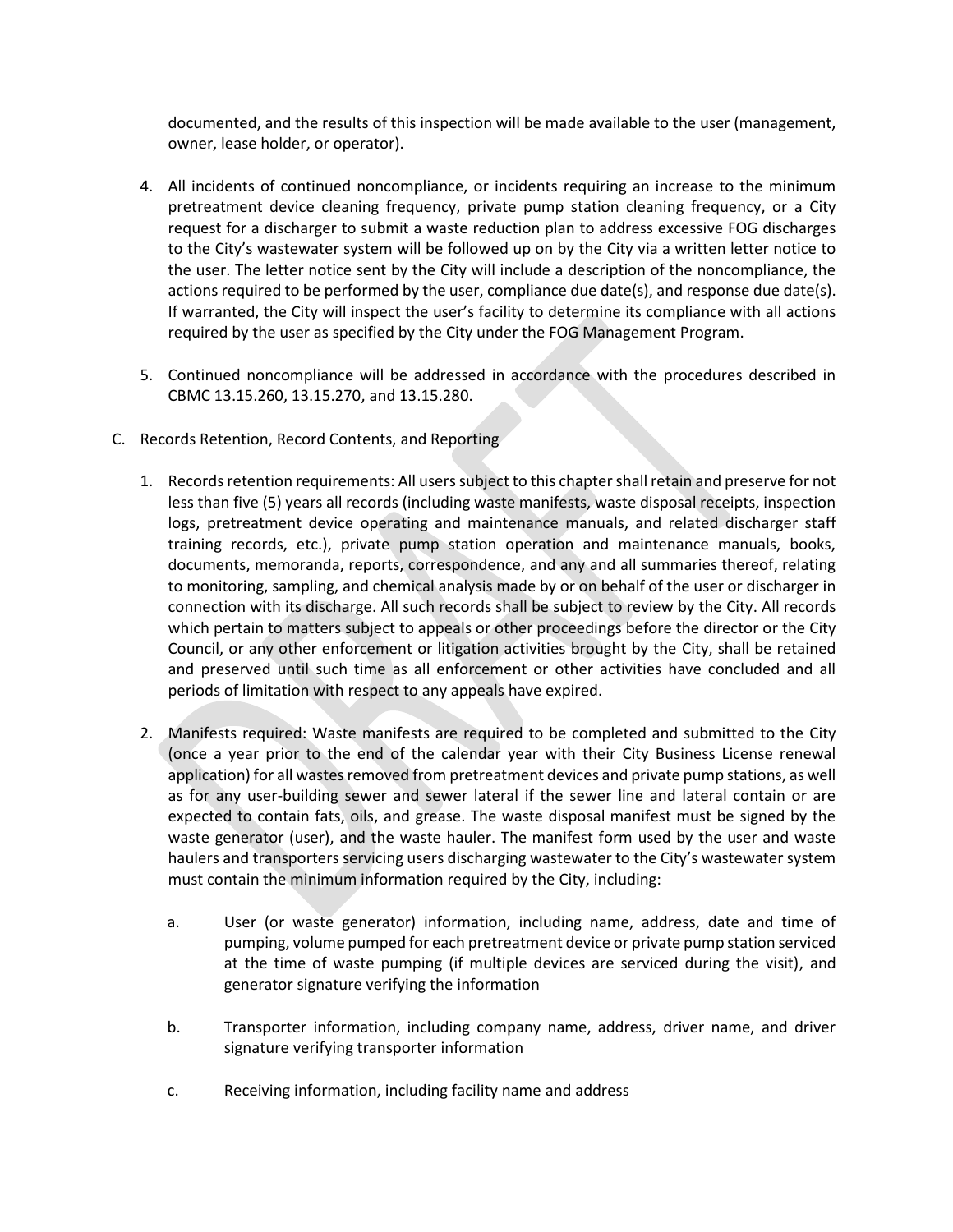Blank waste manifest forms are available electronically from the city and are generally provided by the waste hauler or transporter firm providing waste management services for the user.

- 3. Manifest submission requirements: Once the manifest is completed, the discharger (for pretreatment devices) and the private pump station property owner or designee (waste generator) are responsible for the manifest's submission to the City in the format acceptable to the City (mailed or electronically submitted) by the submission due date. Manifests of the pretreatment device maintenance, private pump station maintenance, or line-cleaning event must be received by the City by the end of each calendar year with submission of business license renewal. This provision also applies to all dischargers and all waste haulers managing wastes removed from discharger pretreatment devices and associated kitchen lines, facility sewer lines, and lateral lines (located on the discharger's premises) if the waste contains or is expected to contain fats, oils, and grease.
- 4. Manifest requirements for yellow and brown grease wastes: The provisions in CBMC 13.25.130 above shall also apply to the discharger and their waste haulers and transporters managing brown grease waste (and/or comingled yellow grease and brown grease waste) from on-site brown grease storage containers (drums, dumpsters, etc.). In addition to the referenced waste manifest submission requirements, these businesses shall properly document the service performed, on the invoice they submit to the discharger, as well as on the discharger's maintenance log, which shall be retained on-site.
- 5. Manifests not required: A manifest may not be required when associated with the following:
	- a. Wastes removed by the discharger from interior hydromechanical grease interceptor devices in a response to addressing an emergency or after-hours backup, if this waste is (and can be) properly disposed of by the discharger in their solid waste trash (after proper containment in a plastic bag). For this provision, the discharger shall be required to properly document this activity on the discharger's maintenance log, including the estimated amount of waste removed from the interior pretreatment device (or area spillage) by the discharger and disposed of in the solid waste trash, the date and time of this activity, and the name of the person performing this activity. The discharger's maintenance log shall be retained on-site for discharger reference.
	- b. Yellow grease waste generated by the user that is not comingled with brown grease waste and is stored on-site by the user for waste recycling by a third party. For this provision, the discharger shall be required to properly document this activity on the discharger's maintenance log, including the estimated amount of waste by the discharger's waste recycling facility, the date and time of this activity, and the name of the business performing this activity. The discharger's maintenance log shall be retained on-site for discharger reference.
- 6. Notification obligation: In the event that any user is unable to comply with any FOG Management Program requirement due to a breakdown of equipment, accidents, or human error, or the user has reasonable opportunity to know that its discharge will exceed the discharge provisions of this chapter, the discharger shall immediately notify the City by telephone and/or email. If the material discharged by the user to their wastewater system has the potential to cause or result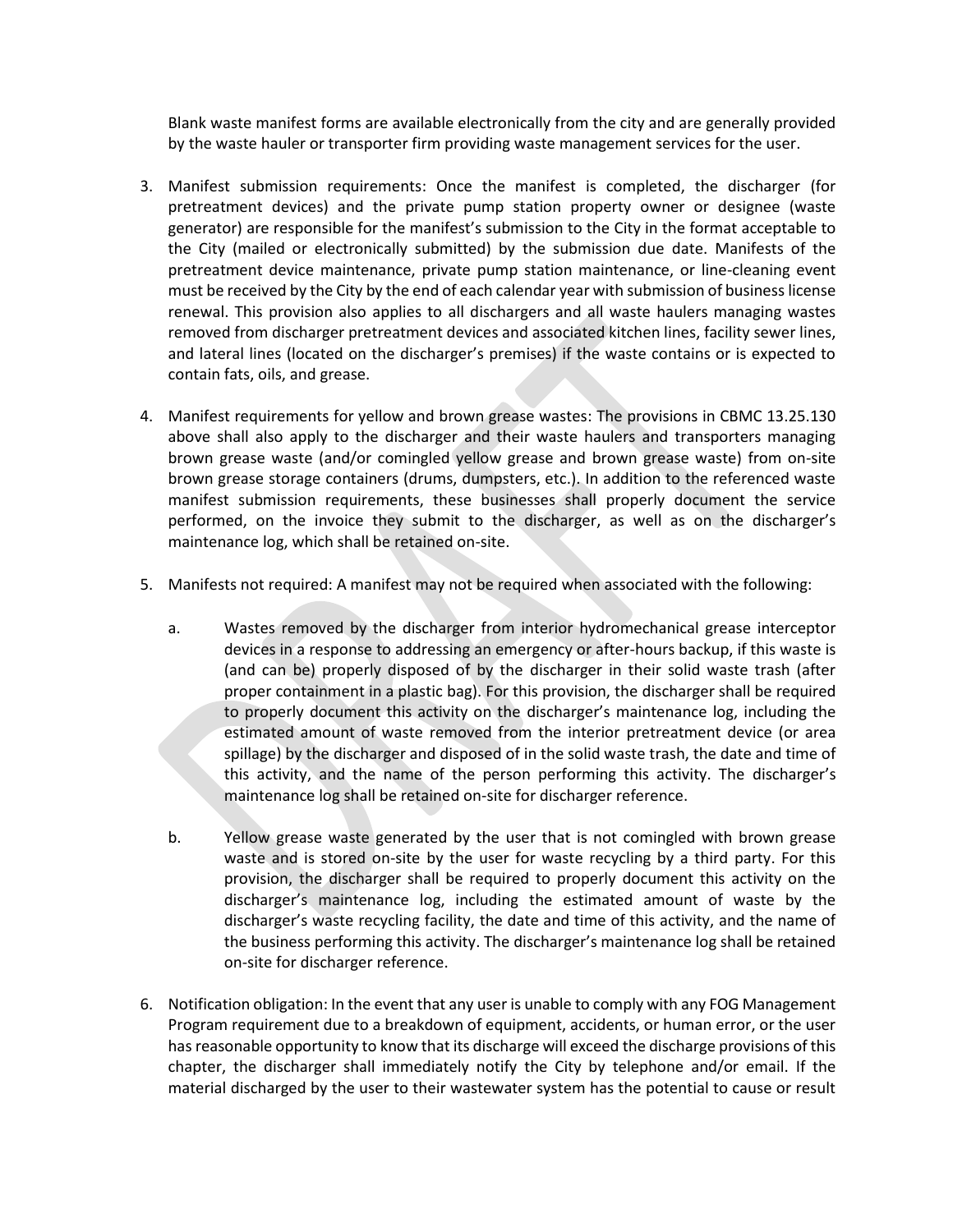in sewer blockages or sanitary sewer overflows (SSOs), the discharger shall immediately notify the local Health Department, the City, and all other appropriate agencies.

#### **13.25.140 Program Fees**

A. There will be no additional program fees for the FOG Management Program, as all fees for this program are incorporated into the annual sewer rates consistent with CBMC 13.15.120.

#### **13.25.150 Variance Requests**

- A. General Variance Applicability
	- 1. A user unable to meet the applicable requirements of these rules may request a variance. Users who violate the terms of an approved variance will be in violation of these rules and subject to notice of violation and enforcement issuance pursuant to CBMC 13.25.260, 13.25.270, and 13.25.280.
	- 2. Variance request items: Users may request and be granted a variance by the City to deviate from the minimum or maximum pretreatment device cleaning frequency or minimum private pump station cleaning frequency specified under this chapter.
- B. Variance Request Submittal Requirements
	- 1. At minimum, users submitting a variance request shall meet the following submittal requirements specified by the City. The user's variance request and submittals shall be sent to the City. The user shall submit the following items to the City:
		- a. A completed "City Variance Request Form" that includes an explanation of why the user should not be required to meet the referenced standards and/or the applicable rules and why the suggested cleaning is appropriate for their discharge
		- b. A copy of all facility menus or list of all foods prepared and/or cooked and beverages prepared, brewed, or served on the premises, or a list of services performed at the facility
		- c. An updated "Coos Bay FOG Management Program User Information Survey" form
		- d. Copies of all waste disposal manifests (where applicable) for all pretreatment devices or private pump stations located on the user's premises (and serving the user) for the last twelve (12)-month period
		- e. Copies of all user maintenance logs for all interior hydromechanical grease interceptor devices or private pump stations located on the discharger's premises for the last twelve (12)-month period
- C. City Evaluation of Variance Request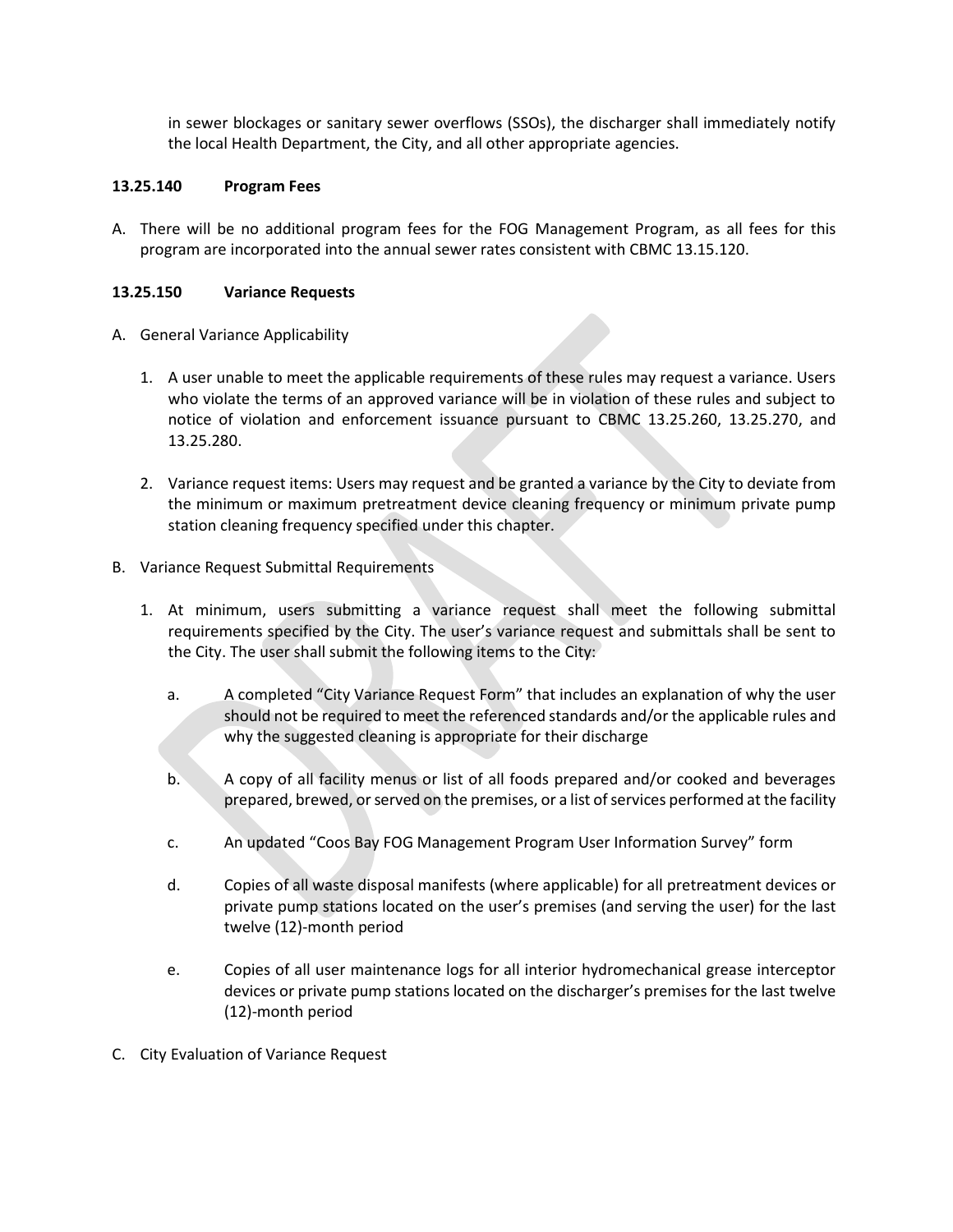- 1. The user's variance request to the City must demonstrate that all applicable variance approval criteria apply to their request, as specified below:
	- a. The requested variance to reduce or increase the pretreatment device cleaning frequency will result in either minimal or no FOG to be discharged by the user.
	- b. The proposed device cleaning schedule is sufficient to limit FOG discharges to 100 mg/L polar oil and grease and limit the pH discharge to between 5.0 and 10.0 Standard Units (SU).
	- c. The proposed device cleaning frequency will not generate a waste accumulation amount that exceeds the City's requirement specified in this chapter.

 The user must describe the existing pretreatment devices and the cleaning and maintenance schedule for each device. Monitoring data may be required to be submitted by the user and verified by the City to approve this type of variance request.

- 2. Since the pretreatment device is required to be cleaned at a consistent routine frequency, the cleaning frequency established shall sufficiently address discharge quality at both device high season use and low season use. The user shall be responsible for maintaining the FOG and/or solids pretreatment device in such a condition for efficient and proper operation. The device's compliance will be evaluated by the City as follows.
	- a. The FOG pretreatment device shall be evaluated using "the 25% Rule," as defined in this chapter. The 25% Rule requires that the depth of oil and grease (floating and settled) in a pretreatment device shall not be equal to or greater than twenty-five percent (25%) of the total operating depth of the device. The operating depth of a device is determined by measuring the internal depth from the outlet water elevation to the bottom of the device. In application of this rule, the depth of floating fats, oils, and grease waste shall not be greater than twenty percent (20%) of the total operating depth of a device since solids may be settled in the bottom five percent (5%) of the device.
	- b. A pretreatment device shall be considered noncompliant if the fats, oils, and grease layer on top exceeds six (6) inches; or the solids layer on the bottom exceeds twelve (12) inches; or the device is not retaining/capturing oils and greases; or the removal efficiency of the pretreatment device, as determined through sampling and analysis, is less than eighty percent (80%); or if the device is discharging FOG passthrough from the device to the wastewater system.
	- c. The solids pretreatment device shall be evaluated using "the 50% Rule," as defined in this chapter. The 50% Rule requires that the depth of solids (floating and settled) in a solids pretreatment device shall not be equal to or greater than fifty percent (50%) of the total operating depth of the device. The operating depth of a device is determined by measuring the internal depth from the outlet water elevation to the bottom of the device. In application of this rule, the depth of floating solids waste shall include the depth of both floating and settled solids of the device.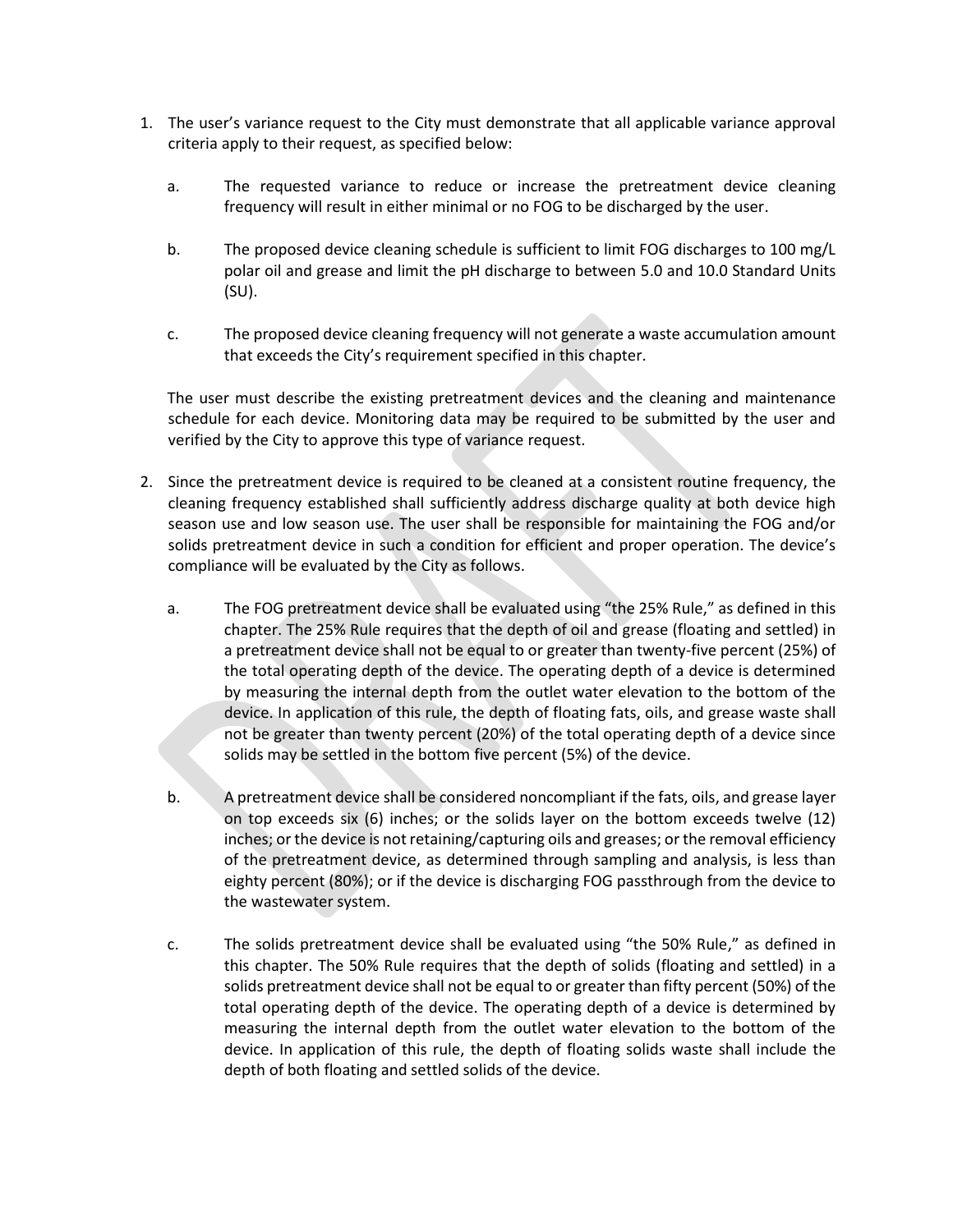- d. A solids pretreatment device shall be considered noncompliant if the total solids depth (floating solids depth plus settled solids depth) exceeds fifty percent (50%) of the hydraulic volume capacity or operating volume capacity for the device; and/or the volume of solids exceeds the requirements specified for the device by the device manufacturer; or the device is not retaining/capturing solids; or the device is no longer able to pretreat or remove solids from the device to the wastewater system.
- 3. The requested variance to reduce a private pump station cleaning frequency specified in this chapter or as established by the City for the user will result in both:
	- a. Minimal FOG and solids to be discharged by the user to the City's wastewater system.
	- b. The cleaning frequency being sufficient to prevent excessive waste accumulation onto private pump station components (pump control floats and other critical equipment) necessary to ensure for the proper operation of the device.

 The user must describe the existing private pump station elements and the cleaning and maintenance schedule for each pump station that is on their property and discharging to the City's wastewater system. Monitoring data may be required to be submitted by the user (floating grease and solids waste and settled solids waste accumulation rates within the pump station) and verified by the City in order to approve this type of variance request.

- 4. Variance inspection: Where applicable, the City may inspect the user's pretreatment device(s) and/or private pump station facilities over the requested variance extension period to determine the appropriateness of the user's variance request. In some circumstances, the City may require the user to coordinate one or several device-cleaning activities, in order to evaluate the appropriateness of the user's variance request.
- 5. Variance determination: The user will receive a written notification of the City's approval or denial of the variance request within thirty (30) days from the receipt of the request, unless:
	- a. the City requires additional time to inspect and monitor waste accumulation rates within the pretreatment device(s) or pump station before making a final determination of the user's variance request; or
	- b. where an extension is agreed upon by both parties.

If the user is not satisfied with the City's finding, the user may appeal the City's finding to the director, using the appeals procedure described in this chapter.

6. Variance revocation: The City may revoke the variance approved for a user if the user fails to comply with Coos Bay FOG Management Program requirements or changes the nature of the wastewater discharged to the pretreatment device, or by the private pump station facility, that impacts or has the potential to impact wastewater quality in a manner that increases fats, oils, and grease discharges from their wastewater system.